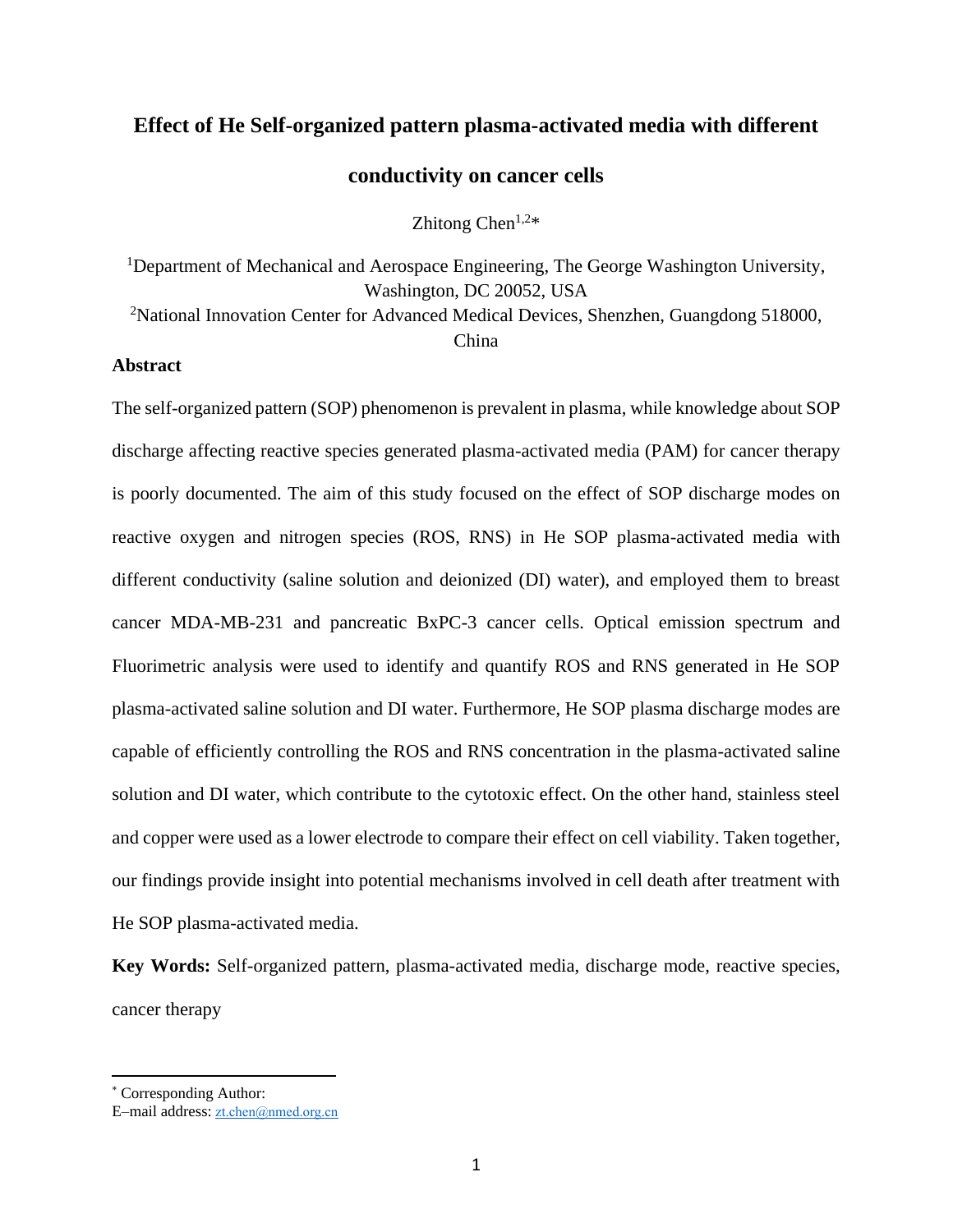#### **1. Introduction**

Patterns are coherent structures or arrangements with a clear degree of temporal, spatial or spatiotemporal regularity, and their processes are constituted by sequences of events leading to the eventual establishment of a pattern<sup>1</sup>. Such event often occurs in a self-organized manner in nature without structured interventions or active manipulation of external constraints. As in many physical, chemical, and biological systems, the self-organized pattern phenomenon is also prevalent in plasma<sup>2</sup>. Various types of pattern formation phenomena have been reported in a wide range of plasmas, such as dielectric barrier discharges (DBDs), arc discharges, high-pressure-lowcurrent glow discharges, high-pressure-high-current-arc discharge, low-pressure-low-current glow, and low-pressure-high-current vacuum arc discharge<sup>3-7</sup>. The self-organized pattern is also often found in plasmas interacting with liquid surfaces, of relevance in applications ranging from water decontamination and activation, to material synthesis, and medicine $8-11$ . The self-organizational restructuration and patterning at the interfaces drastically widen the spectrum of the involved structural, physical and chemical processes, thus opening new horizons to tackling plasma media for medical applications. On the other hand, cold plasma has been introduced as a novel therapeutic method for anticancer treatment $12-15$ . Moreover, plasma has shown significant potential for various biomedical applications such as inactivation of microorganisms, wounding healing, sterilization of infected tissues, blood coagulation, skin regeneration, tooth bleaching and cancer therapy<sup>16-24</sup>. The efficacy of plasma in the proposed applications relies on the synergistic action of the reactive oxygen species (ROS) and reactive nitrogen species  $(RNS)^{3,25}$ . Thus, we put forward the idea that helium self-organized pattern (He SOP) plasma-stimulated saline solution and deionized water enriched with ROS, RNS, and other active species applied the tumor cells. Discharge modes amendable for adaptation of plasma-stimulated media were proposed but yet realized. In this work,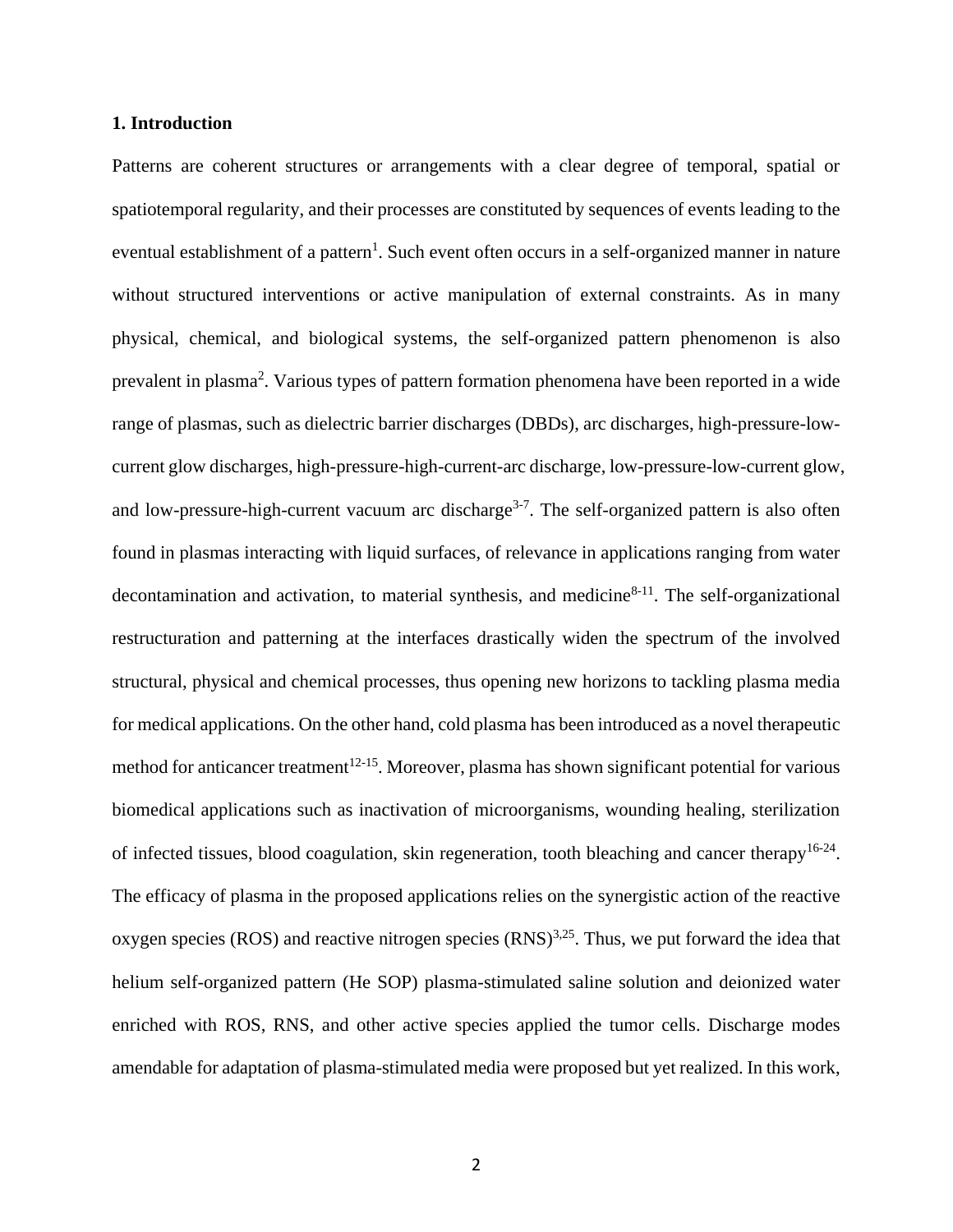we present a novel approach to study He SOP plasma discharge modes and their effect on the cancer-killing plasma-activated therapeutic media. After a short treatment of He SOP with different discharge modes, the cancer-inhibiting media has acquired a pronounced cancersuppressing activity towards at least two kinds of human cancer cells, namely breast cancer MDA-MB-231 and pancreatic BxPC-3 cancer cells.

### **2. Experimental design**

#### *2.1 He SOP plasma device*

Figure 1 shows a schematic representation of the AC power and He SOP plasma discharge setup. The discharge modes and self-organized patterns were organized as follows. The lower electrode (thin copper/stainless steel plate, thickness  $d = 0.2$  mm,  $\varnothing = 22$  mm) was placed at the bottom of a treat well. Above the plate, 6 ml of saline solution and deionized water were added to the well. The upper electrode (inner diameter  $\varnothing = 4$  mm) was then installed above the liquid surface. AC power supply unit was fabricated. Voltage is applied between two electrodes, and the gap between the electrode and liquid surface accommodated a bunch of plasma. According to discharge modes of saline solution and DI water, we have selected flow rate at 0.6 L/min as basic platforms for the bio-oriented studies. SOP plasma discharge setup is capable of producing well-defined selforganized patterns between one electrode and the liquid media surface. Saline solution and DI water were treated by He SOP plasma with 90 seconds' duration at 6V, 8V, 10V, and 12V to obtain plasma solutions applied to cancer cells.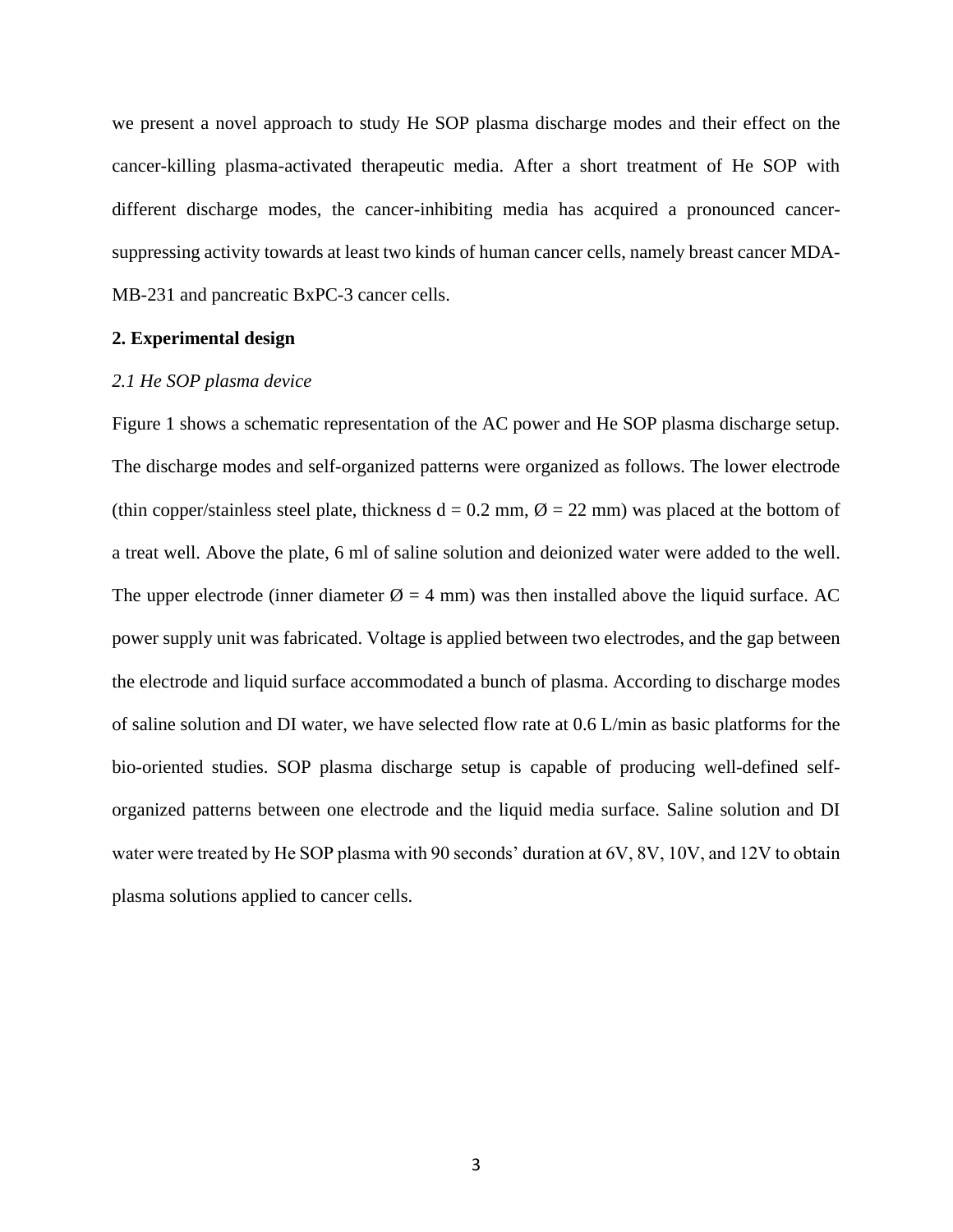

Figure 1 Schematic representation of AC power and the He SOP plasma discharge setup. Around 10 mm gap between the electrode and surface of liquid accommodated a bunch of plasma.

#### *2.2 Optical emission spectra measurement*

UV-visible-NIR, a range of wavelength 200-850 nm, was investigated on plasma to detect various RNS and ROS (nitrogen [N<sub>2</sub>], nitric oxide [–NO], nitrogen cation [N<sup>+2</sup>], atomic oxygen [O], and hydroxyl radical  $[-OH]$ ). The spectrometer and the detection probe were purchased from Stellar Net Inc. In order to measure the radius of the He SOP plasma-activated saline solution and DI water, the optical probe was placed at a distance of 2 cm in front of the plasma. The integration time of the collecting data was set to 100 ms.

## *2.3 Cell culture*

Cells (MDA-MB-231) were cultured in Dulbecco's Modified Eagle Medium (DMEM, Life Technologies) supplemented with 10%  $(v/v)$  fetal bovine serum (Atlantic Biologicals) and 1%  $(v/v)$ penicillin and streptomycin (Life Technologies). The human pancreas adenocarcinoma cancer cell line (BxPC-3) was acquired from American Type Culture Collection (ATCC). Cell lines were cultured in RPMI-1640 Medium (ATCC $@$  30-2001™) supplemented with 10% (v/v) fetal bovine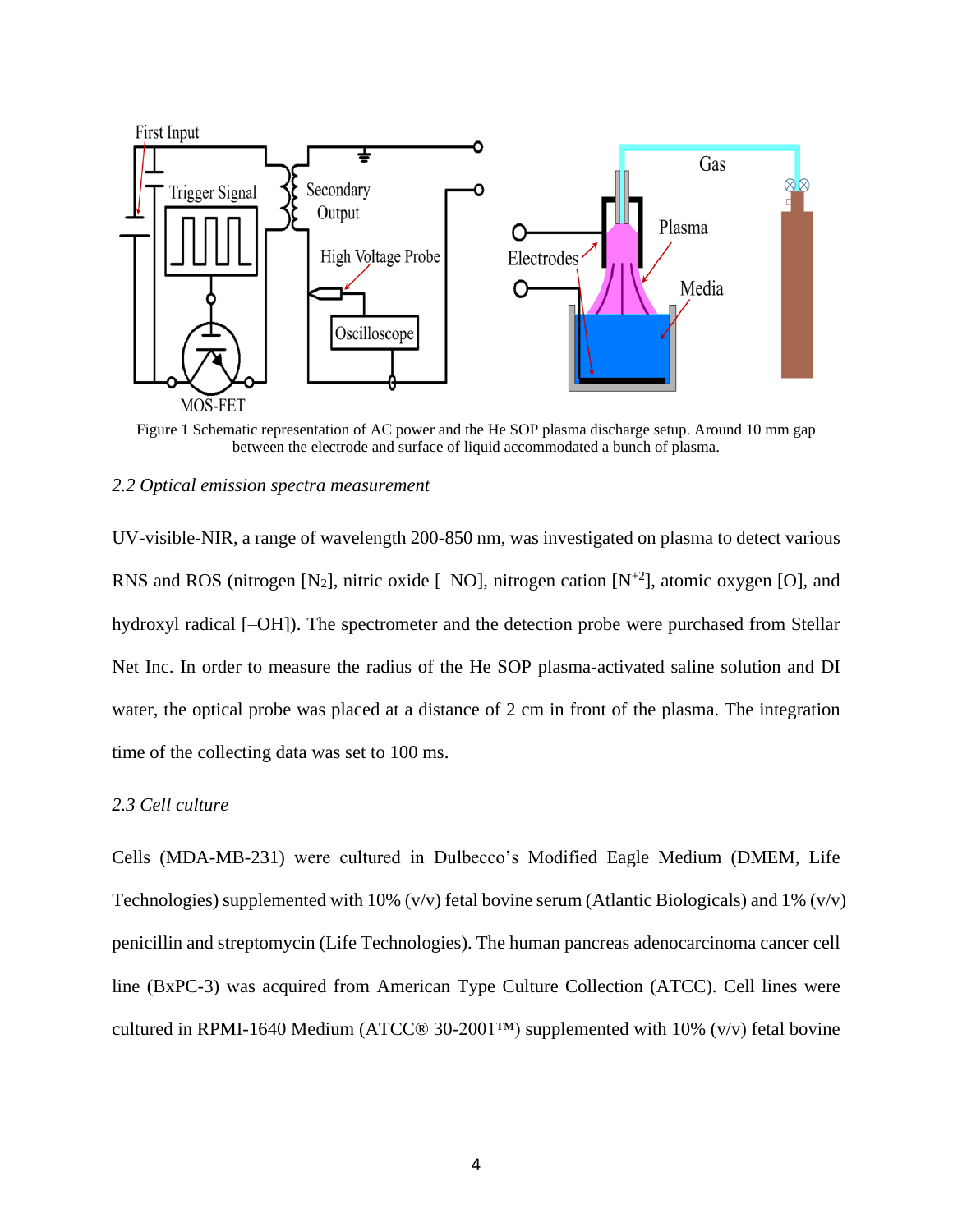serum (Atlantic Biologicals) and 1% (v/v) penicillin and streptomycin (Life Technologies). Cultures were maintained at 37 °C in a humidified incubator containing 5% (v/v)  $CO<sub>2</sub>$ .

#### *2.4 Evaluation of H2O<sup>2</sup> concentration*

Fluorimetric Hydrogen Peroxide Assay Kit (Sigma-Aldrich) was used for measuring the amount of H2O2. A detailed protocol can be found on the Sigma-Aldrich website. Briefly, we added 50 *μ*l of standard curves samples, controls, and experimental samples (saline solution and DI water treated by He SOP plasma with input voltage 6, 8, 10, and 12V for 90 seconds) to the 96-well flatbottom black plates, and then added 50 *μ*l of Master Mix to each of wells. We incubated the plates for 20 min at room temperature protected from light on and measured fluorescence by Synergy H1 Hybrid Multi-Mode Microplate Reader at Ex/Em: 540/590 nm.

## *2.4 Evaluation of NO<sup>2</sup> - concentration*

RNS levels were determined by using the Griess Reagent System (Promega Corporation) according to the instructions provided by the manufacturer. Briefly, we added 50 *μ*l of standard curves samples, controls, and experimental samples to the 96-well flat-bottom plates. Then dispense 50 *μ*l of the Sulfanilamide Solution to all samples and incubate 5-10 minutes at room temperature. Finally, dispense 50 *μ*l of the NED solution to all wells and incubate at room temperature 5-10 minutes. The absorbance was measured at 540 nm by Synergy H1 Hybrid Multi-Mode Microplate Reader.

#### *2.5 Cell viability of MDA-MB-231 and BxPC-3*

The MDA-MB-231 and BxPC-3 cancer cells were plated in 96-well flat-bottom microplates at a density of 3000 cells per well in 70 *μ*L of complete culture medium. Cells were incubated for 24 hours to ensure proper cell adherence and stability. On day 2, 30 *μ*L of and experimental samples (saline solution and DI water treated by He SOP plasma with input voltage 6, 8, 10, and 12V for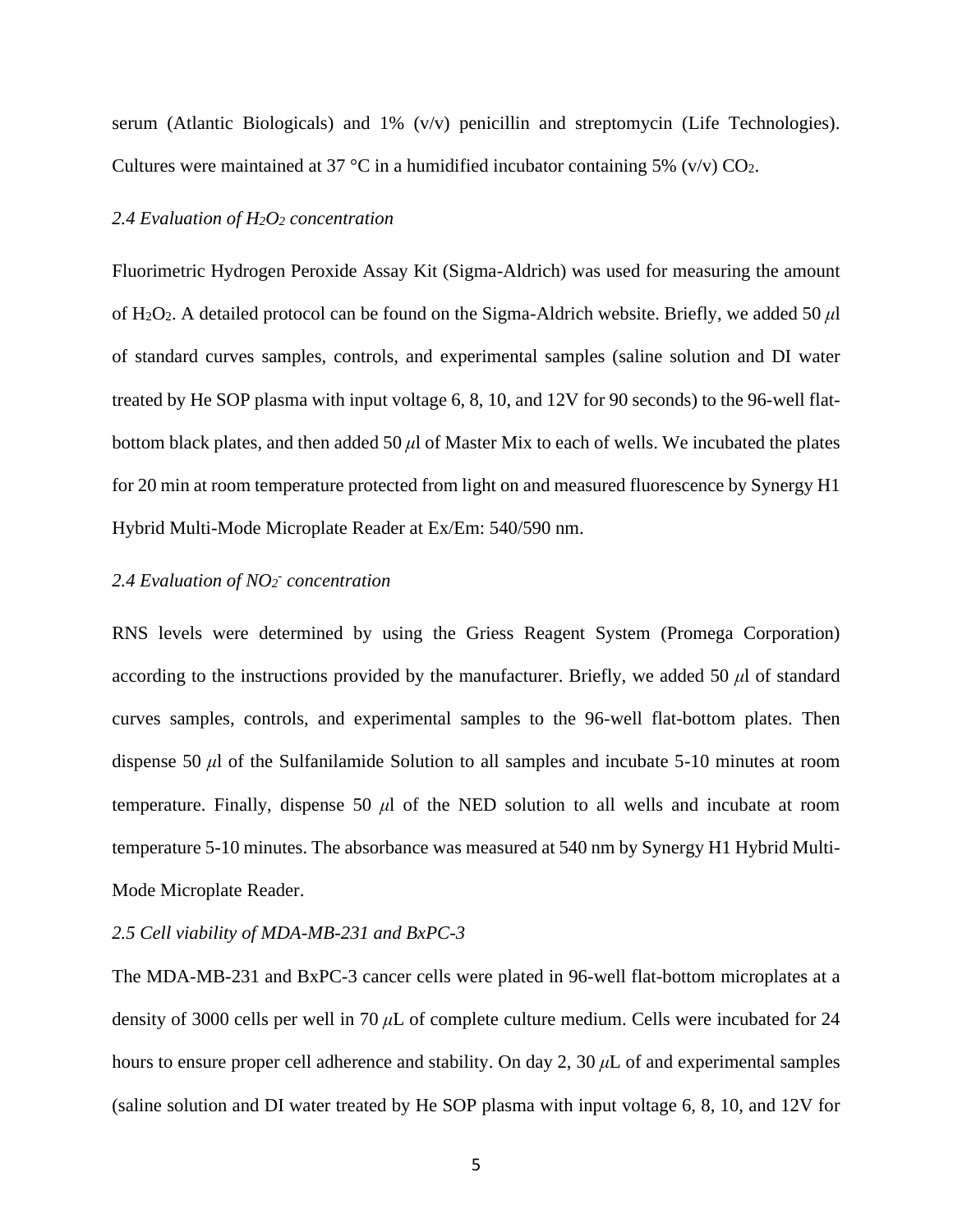90 seconds), DMEM/RPMI, and saline solution/DI water were added to the cells. Cells were further incubated at 37 °C for 24 and 48 hours. The cell viability of the breast and pancreas adenocarcinoma cancer cells was measured for each incubation time point with an MTT assay. 100 *μ*L of MTT solution (3-(4, 5-dimethylthiazol-2-yl)-2,5-diphenyltetrazolium bromide) (Sigma-Aldrich) was added to each well followed by 3-hour incubation. The MTT solution was discarded and 100  $\mu$ L per well of MTT solvent (0.4% (v/v) HCl in anhydrous isopropanol) was added to the wells. The absorbance of the purple solution was recorded at 570 nm with the Synergy H1 Hybrid Multi-Mode Microplate Reader.

#### *2.6 Statistical analysis*

All results were presented as mean  $\pm$  standard deviation plotted using Origin 8. Student's t-test was applied to check the statistical significance (\*p < 0.05, \*\*p < 0.01, \*\*\*p < 0.001).

#### **3. Results**



#### *3.1 He SOP plasma discharge modes*

Figure 2. Optical photographs of the discharge patterns above saline solutions (a) and DI water (b) during the activation process. The self-organized patterns have complex structure strongly depending on the voltage and flow rate conditions.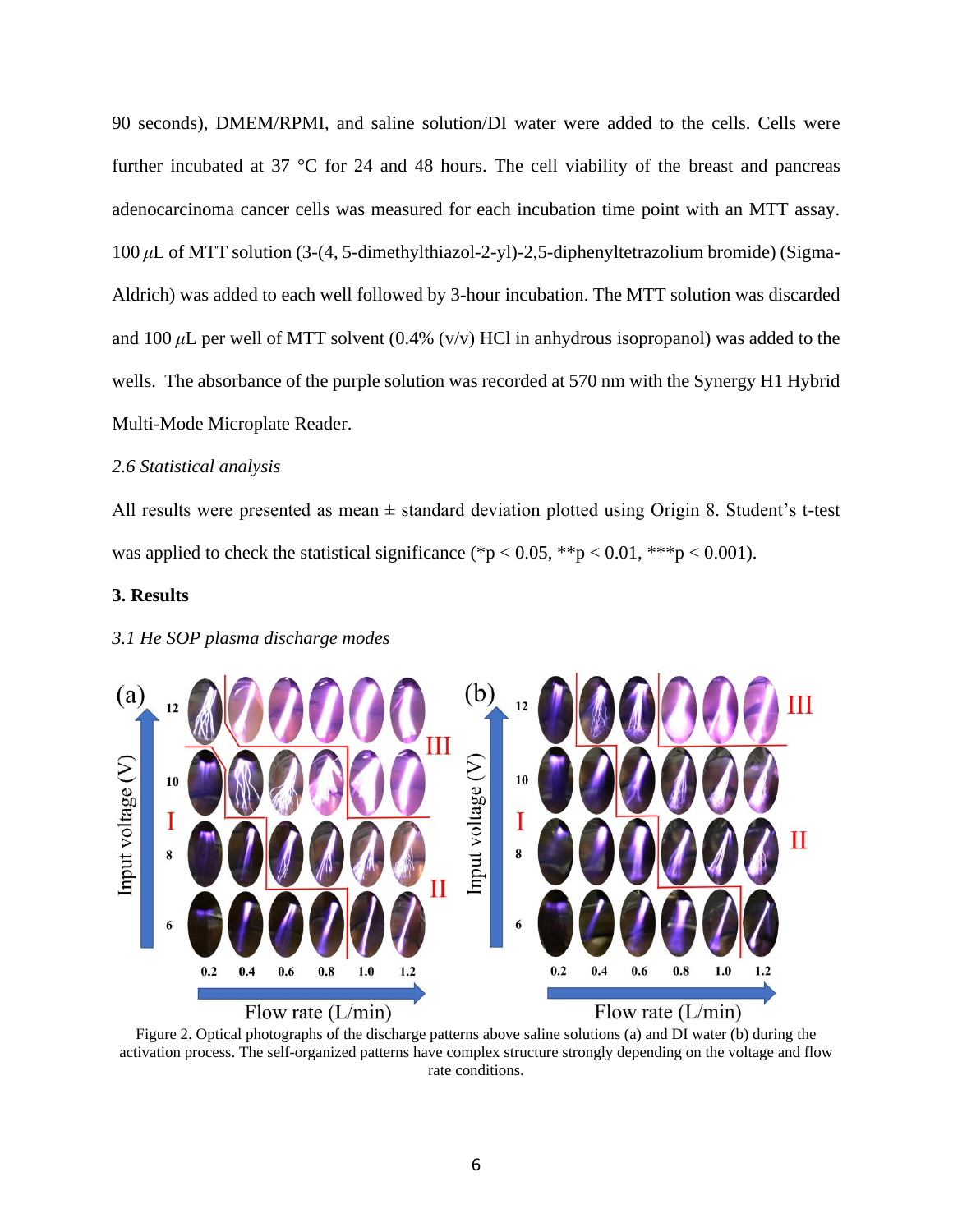Fig. 2 shows optical photographs of various self-organized discharge patterns above saline solutions and DI water. Complex shapes of discharge modes depend on the input voltage/flow rate characteristics. The input voltage/flow rate characteristics of He SOP plasma-activated saline solution and DI water can be divided into three stages. At stage I, the discharge voltage or flow rate is relatively low, and the discharge modes represent glow discharge. As the discharge voltage or flow rate increases to a certain degree, the discharge modes change from glow discharge (Stage I) to spark discharge (Stage II). Compared saline solution to DI water, He SOP activated saline solutions are easier to reach Stage II. Complex discharge modes consisting of multi-filaments and confocal lines of different densities are produced. The discharge stabilizes at the multi-filament modes and stretches out many of discharge laments between upper electrode and liquid media surface. At same conditions, He SOP plasma-activated saline solutions discharge much stronger than DI water because the saline solution has much better conductivity than DI water. Then, the discharge enters an arc discharge mode (Stage III), resulting in drastically enhanced heat radiation. High temperature results in stronger thermionic rather than secondary electron emission form a comparatively cold electrode. The discharge flips from the multi-lament and heat radiationsupported stage where the thermionic emission is enough to maintain the discharge current. Based on the above consideration, we have selected flow rate at 0.6 L/min and input voltage from 6V to 12 V for both saline solution and DI water as the basic platforms for the bio-oriented studies described below in detail.

#### *3.2 He SOP plasma-activated saline solution*

Fig. 3 shows optical photographs, discharge voltage, and optical emission spectra of He SOP plasma-activated saline solutions at a flow rate of 0.6L/min with different 6V, 8V, 10V, and 12V input voltages. With increasing input voltage from 6V to 8V, the discharge modes change from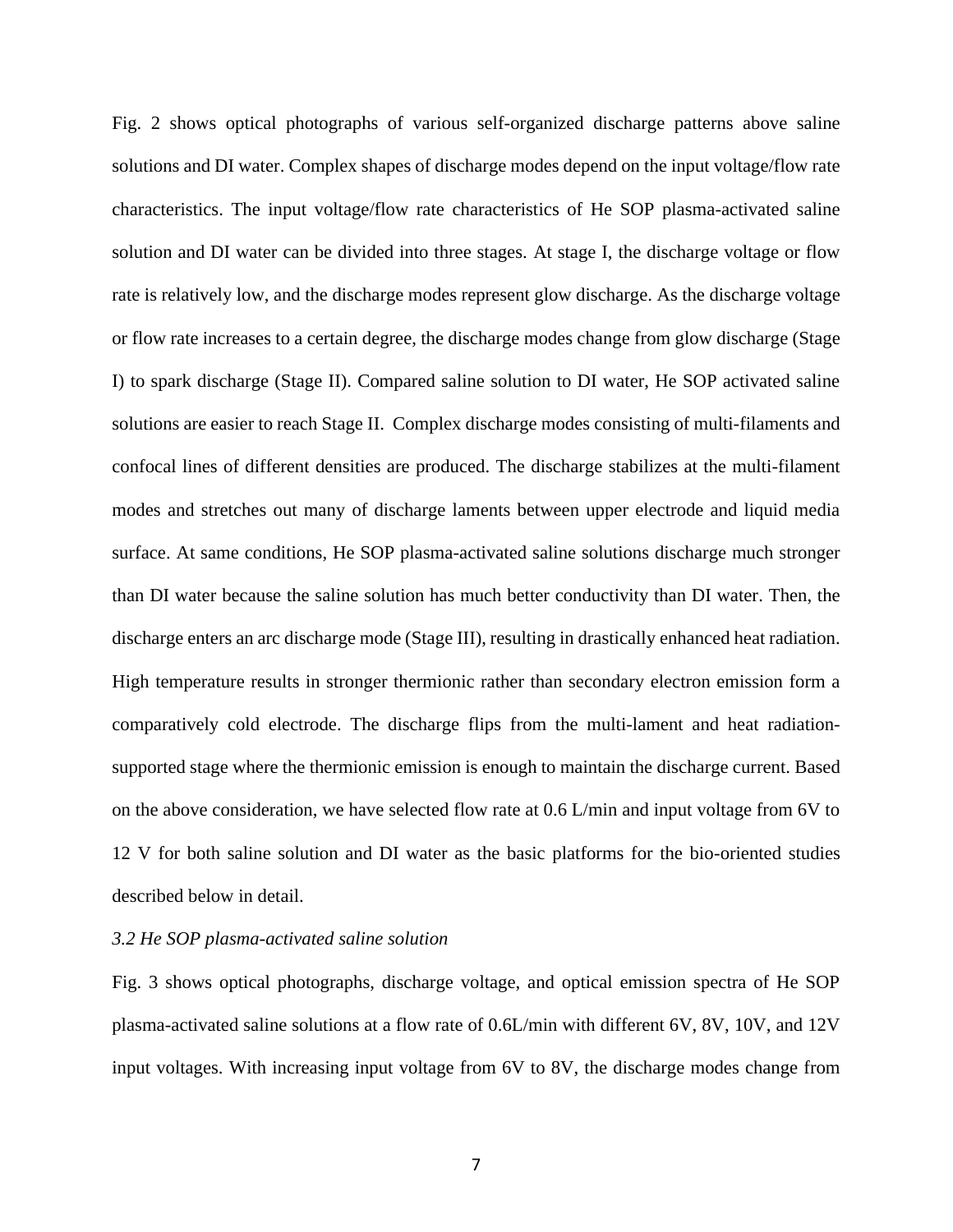glow discharge to spark discharge. From 8V to 10V, the density of discharge increases, but they still are spark discharge modes. When the input voltage reaches 12V, the discharge mode becomes arc discharge, resulting in drastically enhanced heat radiation. The discharge voltage of He SOP plasma-activated saline solution at a flow rate of 0.6 L/min increased with input voltage up to 10V. While between 10V and 12V, the discharge voltage decreased, but the discharge current drastically increased. On the other hand, we have measured spectra of plasma from the plasma-liquid interface. Typical optical emission spectra are shown in Fig. 3. The emission intensity increases with the increasing input voltage, and the intensity at 12V input voltage is over the range of UV-visible-NIR. The identification of the emission bands was performed according to Pearse et  $al^{26}$ . In the 250-300 nm wavelength range, relative weak emission bands (258, 267, and 297) were detected as NO lines<sup>27</sup>. Species at wavelengths of 337 and 357 nm were defined as N<sub>2</sub> C<sup>3</sup>IIu or NO  $\beta$ <sup>3</sup>IIg (denoted as  $N_2/NO$ ), because both species have possible optical emission at these wavelengths<sup>26</sup>. The emission bands between 300 and 500 nm have still not been clearly identified in the literature<sup>28</sup>. However, we anticipated that OH was present at 309 nm, the wavelength of 391 nm could be indicative of  $N_2^+ / N_2$ , and atomic oxygen (O) was denoted at the wavelength of 777 nm. The features were assigned as helium (He) lines between 550–750 nm. The dominant species of the spectra in He SOP activated saline solution were NO or N2 lines (258, 267, 297, 337, 357, and 381nm), OH (309 nm),  $N_2^+$  (391 nm), and O (777 nm).

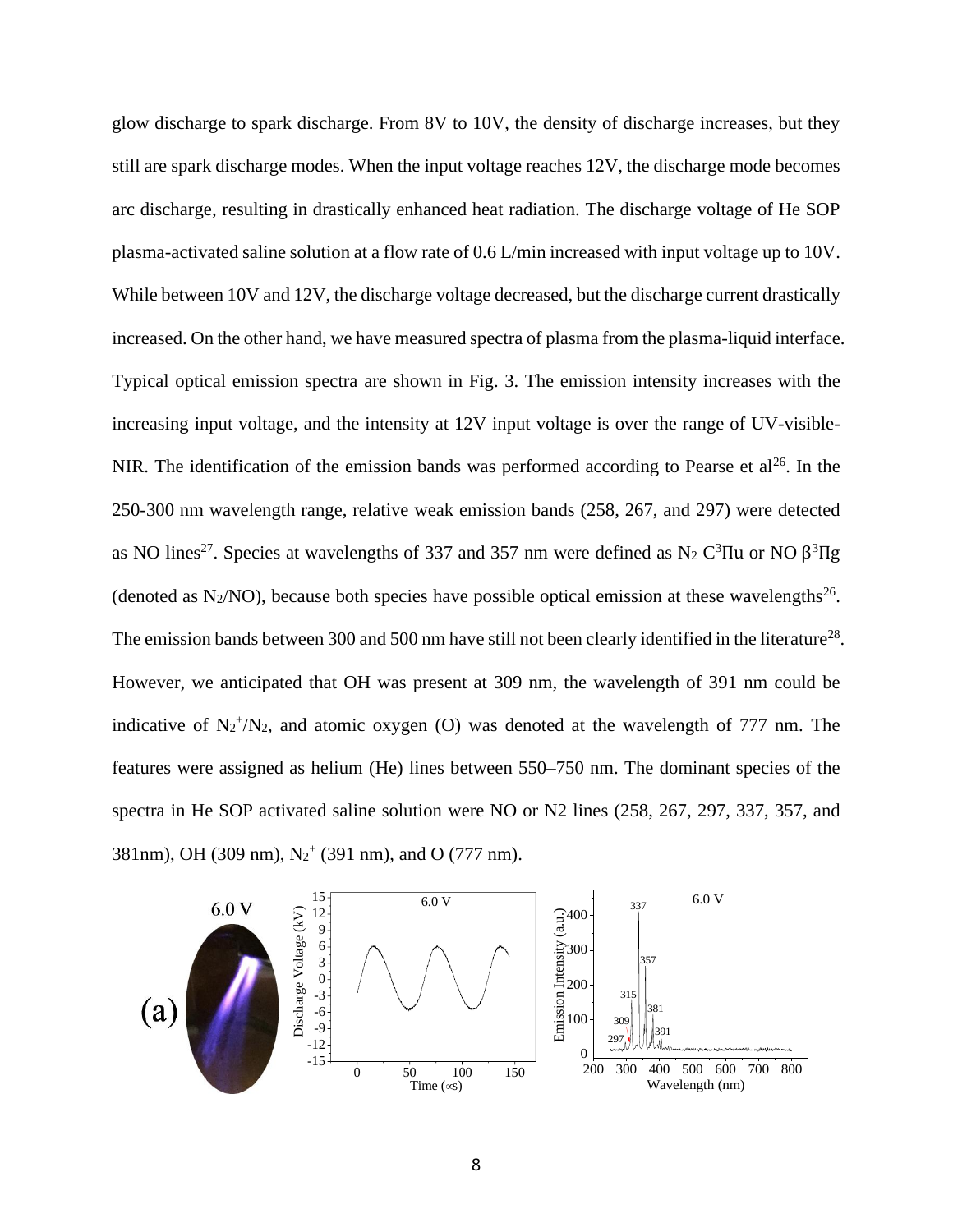

Figure 3 Optical photographs, discharge voltage, and optical emission spectra of He SOP plasma activated saline solutions at flow rate of 0.6 L/min with different input voltages: (a) 6 V, (b) 8 V, (c) 10 V, and (d) 12 V.

*3.3 He SOP plasma-activated DI water*

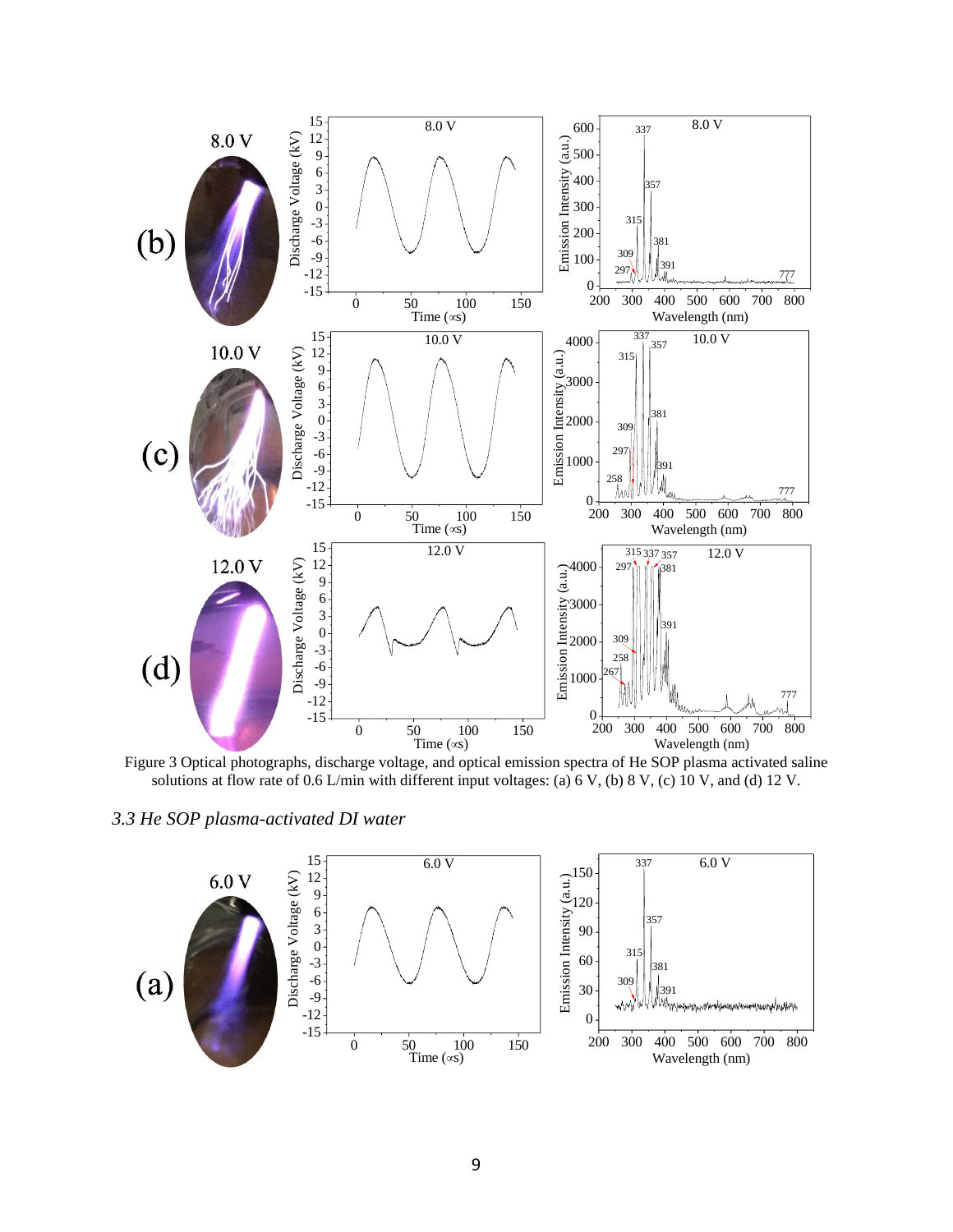

Figure 4 Optical photographs, discharge voltage, and optical emission spectra of He SOP plasma activated DI water at flow rate of 0.6 L/min with different input voltages: (a) 6 V, (b) 8 V, (c) 10 V, and (d) 12 V.

Fig. 4 shows optical photographs, discharge voltage, and optical emission spectra of He SOP plasma-activated DI water at a flow rate of 0.6L/min with different 6V, 8V, 10V, and 12V input voltages. For 6V and 8V input voltages, the discharge modes appear glow discharge; for 10V and 12V input voltage, the discharge modes appear spark discharge. The discharge voltage of He SOP plasma-activated DI water increased with input voltage. Compared He SOP plasma-activated saline solution with DI water at input voltage 12V, although discharge voltage of DI water is higher than saline solution, its current is much lower than saline solution. The optical emission spectra of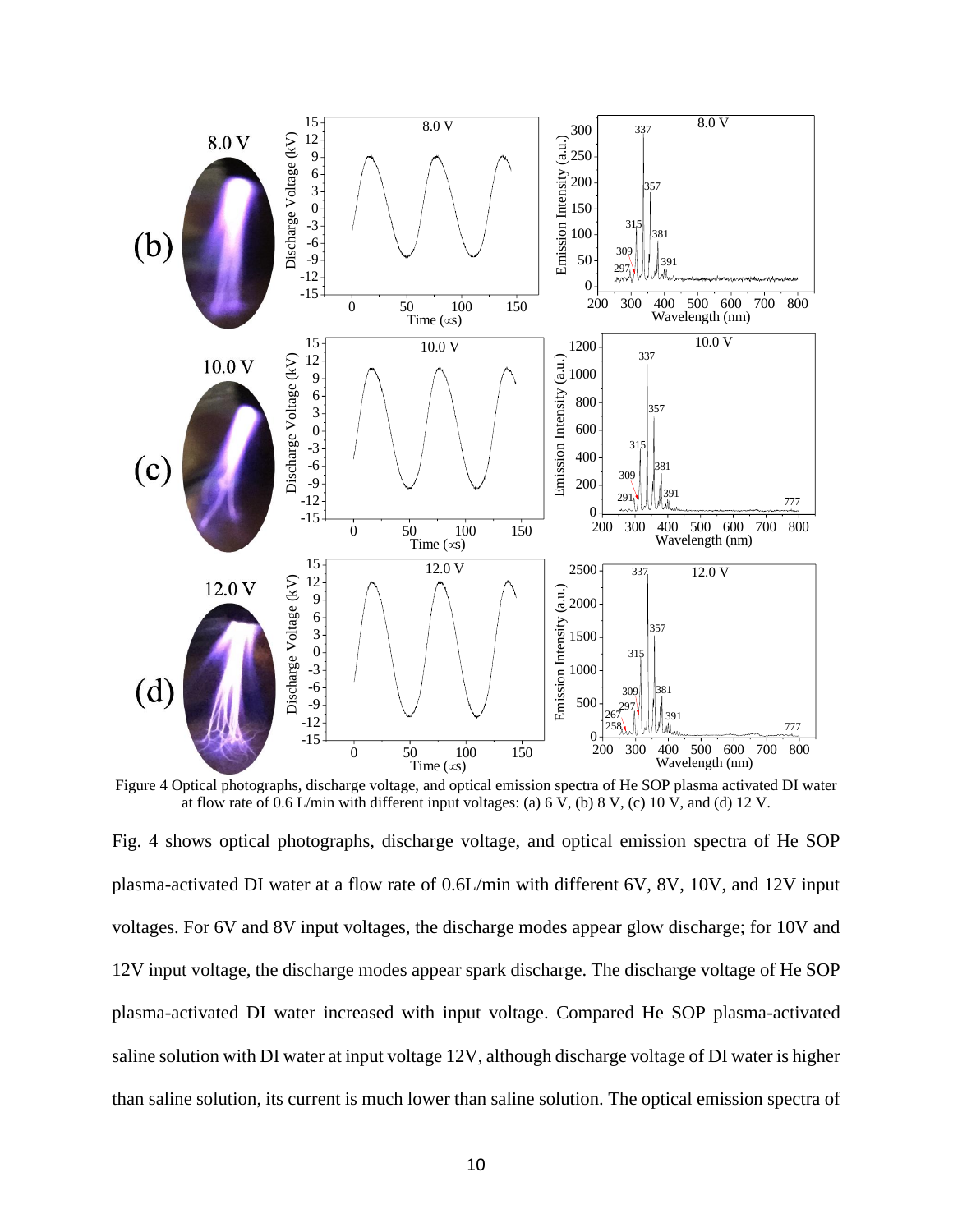He SOP plasma-activated DI water at 0.6 L/min were also measured via UV-visible-NIR. The emission intensity increased with increasing input voltage. Compared with saline solution, He SOP plasma-activated DI water has lower emission intensity. The features were assigned as helium (He) lines between 550-750 nm. The dominant species of the spectra in He SOP activated DI water were NO or N2 lines (258, 267, 297, 337, 357, and 381 nm), OH (309 nm), N<sub>2</sub><sup>+</sup> (391 nm), and O (777 nm).

## *3.4 H2O<sup>2</sup> and NO<sup>2</sup> - concentration of He SOP plasma-activated saline solution and DI water*

He SOP plasma can produce chemically activated species in saline solution and DI water. He SOP plasma irradiation produced  $H_2O_2$  and  $NO_2^-$  in saline solution and DI water in an input voltagedependent manner, as shown in Fig. 5. A description of the possible mechanism of  $H_2O_2$  and  $NO_2^$ formation can be found in our previous publications<sup>8,13</sup>. Compared to saline solutions with  $DI$ water, He SOP plasma-activated saline solutions have lower  $H_2O_2$  concentrations than DI water, while its  $NO<sub>2</sub>$ <sup>-</sup> concentrations are much higher than DI water. From Fig. 3 and Fig. 4, we know that the spectra intensity of He SOP plasma-activated saline solution is much higher than DI water at each input voltage, which means  $H_2O_2$  and  $NO_2^-$  concentration of saline solution should be much higher than DI water. The presence of chloride ions (Cl<sup>-</sup>) in saline solution may be a key reason for lower  $H_2O_2$  concentration. In the plasma process, the O could lead by reaction with the presence Cl<sup>-</sup> in the liquid phase to form OCl<sup>-29</sup>. The OCl<sup>-</sup> will react with H<sub>2</sub>O<sub>2</sub> forming Cl<sup>-</sup>, O<sub>2</sub>, and H<sub>2</sub>O<sup>30</sup>. The presence of Cl- should be critical to obtain the depletion in  $H_2O_2$  concentration.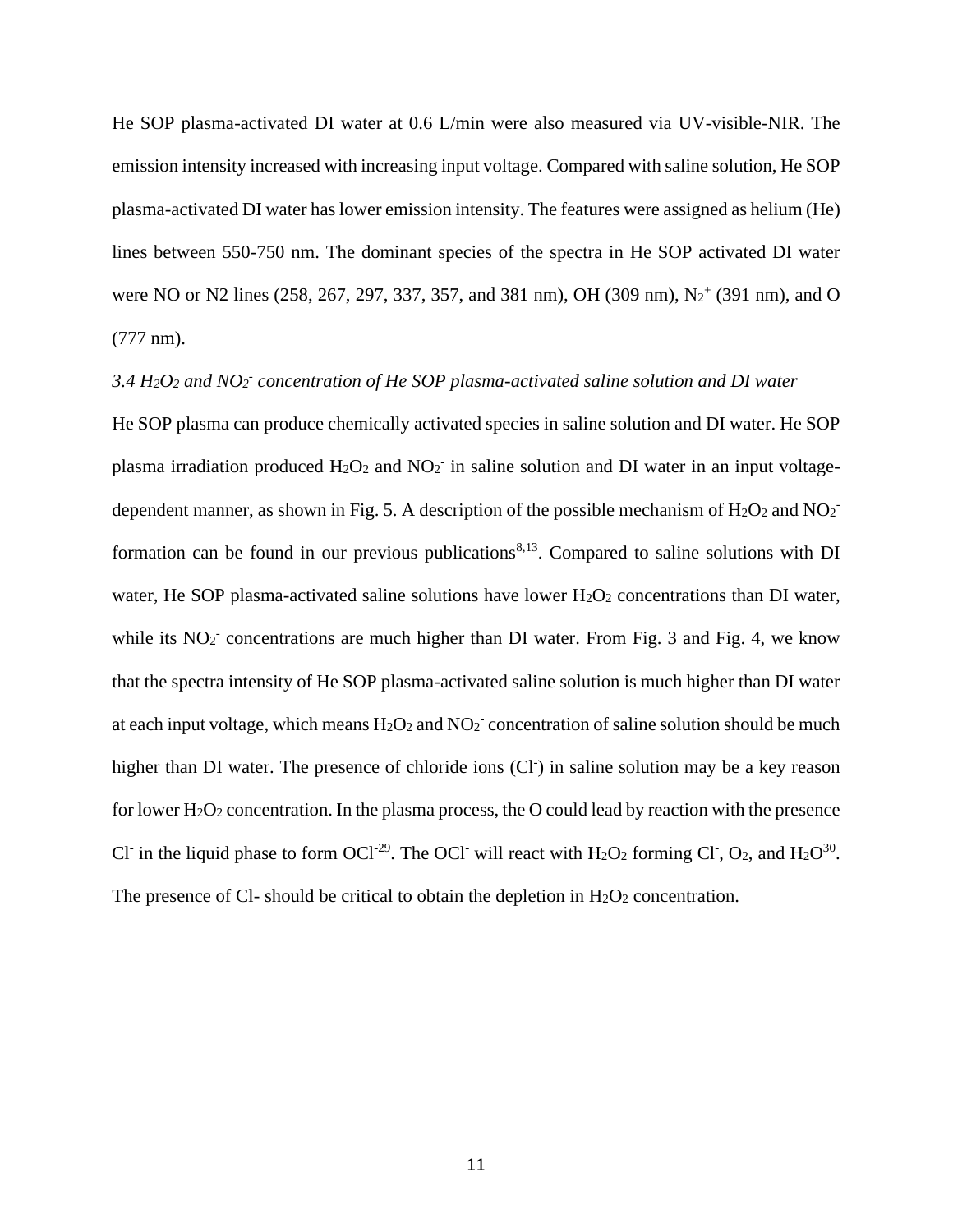

Figure 5  $H_2O_2$  and NO<sub>2</sub><sup>-</sup> concentration in saline solution and DI water produced by He SOP plasma in an input voltage-dependent manner. (a)  $H_2O_2$  and (b)  $NO_2^-$  concentration for He SOP plasma activated saline solutions; (c)  $H_2O_2$  and (d) NO<sub>2</sub><sup>-</sup> concentration for He SOP plasma activated DI water. Student t-test was performed, and the statistical significance compared to input voltage 6 V is indicated as  $\frac{*p}{0.05}$ ,  $\frac{*p}{0.01}$ ,  $\frac{*p}{0.001}$ ,  $(n=3)$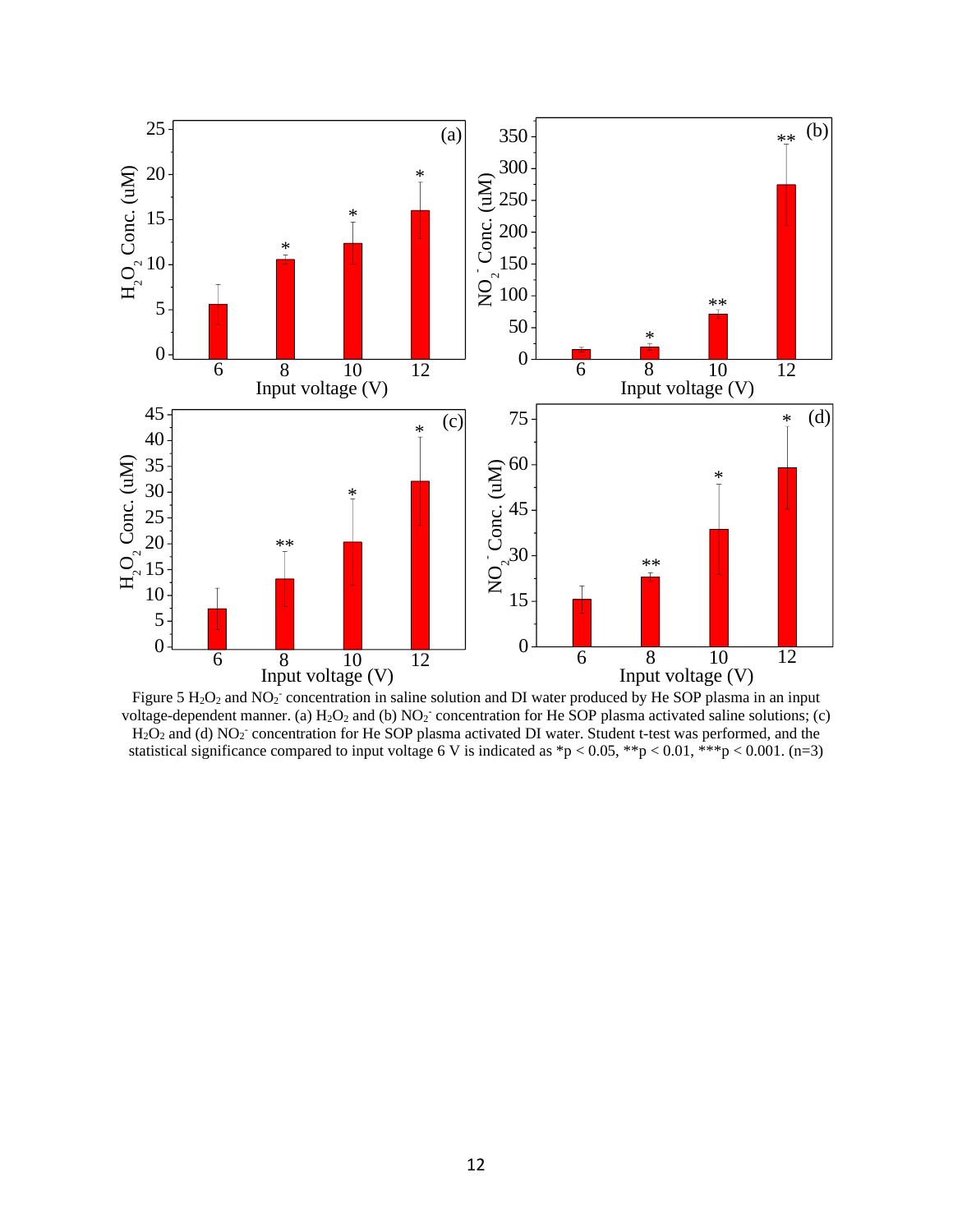

*3.5 Cell viability of He SOP plasma-activated saline solution and DI suing copper as lower* 

*electrode*

Figure 6. Cell viability of MDA-MB-231 and BxPC-3 treated by He SOP plasma-activated saline solution using copper as lower electrode with input voltage 6, 8, 10, and 12V. 24 (a) and 48 (b) hours' cell viability of MDA-MB-231 cancer cells. 24 (c) and 48 (d) hours' cell viability of BxPC-3 cancer cells. The ratios of surviving cells for each cell line were calculated relative to controls (DMEM/RPMI). Student t-test was performed, and the statistical significance compared to cells present in DMEM/RPMI is indicated as  $\frac{1}{2}p < 0.05$ ,  $\frac{1}{2}p < 0.01$ ,  $\frac{1}{2}p < 0.001$ . (n=3)

To investigate the effect of He SOP plasma-activated saline solution and DI water using copper and stainless steel as lower electrodes, the human breast (MDA-MB-231) and human pancreas adenocarcinoma (BxPC-3) cancer cells were treated. Dulbecco's Modified Eagle's Medium (DMEM) and RPMI-1640 Medium were used as the control platform for MDA-MB-231 and BxPC-3, respectively. Cancer cells were cultured in completed DMEM and RPMI media, therefore, we added DMEM and RPMI to cancer cells having no effect (control group), respectively. However, cancer cells will be dead if they are cultured in saline solution and DI water. On the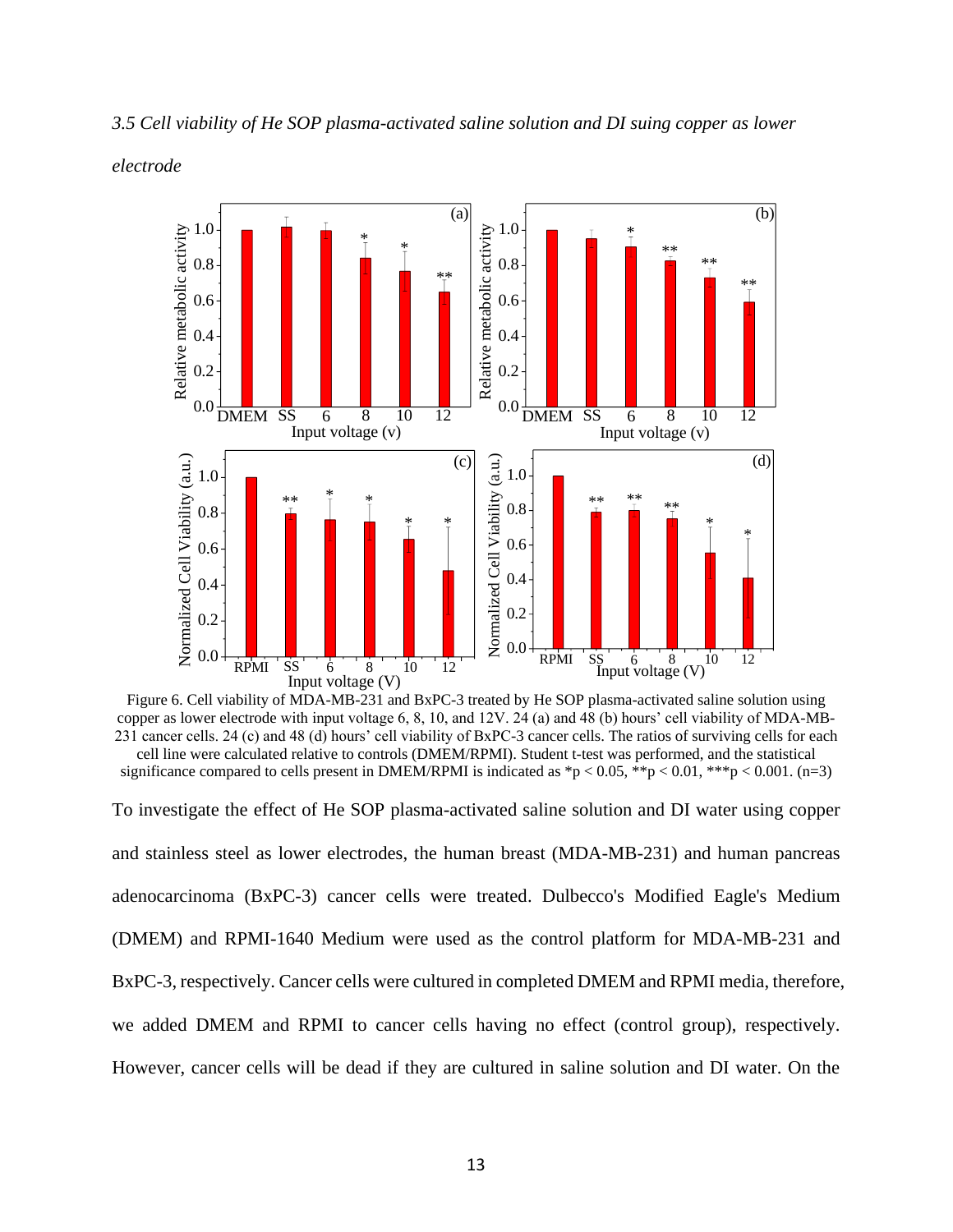other hand, we compared saline solution and DI water with He SOP plasma-activated saline solution and DI water applied to cancer cells. He SOP plasma-activated saline solution and DI water had more effect on cancer cells than the saline solution and DI water, which means plasma solutions work from He SOP plasma not from saline solution and DI water themselves.

Fig. 6 and Fig. 7 show the effect of He SOP plasma-activated solutions using copper as a lower electrode on both cancer cells. In Fig. 6a-6d, we can see that the cell viability of MDA-MB-231 and BxPC-3 exposed to DMEM/RPMI, saline solution, and saline solution treated by He SOP plasma at input voltage 6, 8, 10, and 12 V for 90 seconds' treatment, incubated for 24 h (Fig. 6a and 6c) and 48 h (Fig. 6b and 6d). We can see that He SOP plasma-activated saline solutions have a stronger effect on the BxPC-3 than that on MDA-MB-231. For both cancer cells, the cell viability decreased with increasing input voltage. Fig. 7a-7d show the cell viability of MDA-MB-231 and BxPC-3 exposed to DMEM/RPMI, DI water, and DI water treated by He SOP plasma at input voltage 6, 8, 10, and 12 V for 90 seconds' treatment, incubated for 24 h (Fig. 7a and 7c) and 48 h (Fig. 7b and 7d). He SOP plasma-activated DI water also has a stronger effect on the BxPC-3 than that on MDA-MB-231. Similar dose-dependent (i.e. increase input voltage) decreases in cell viability were found in Fig. 7. Comparing Fig. 6 with Fig. 7, He SOP plasma-activated DI water has more effect of both cancer cells than that of saline solution.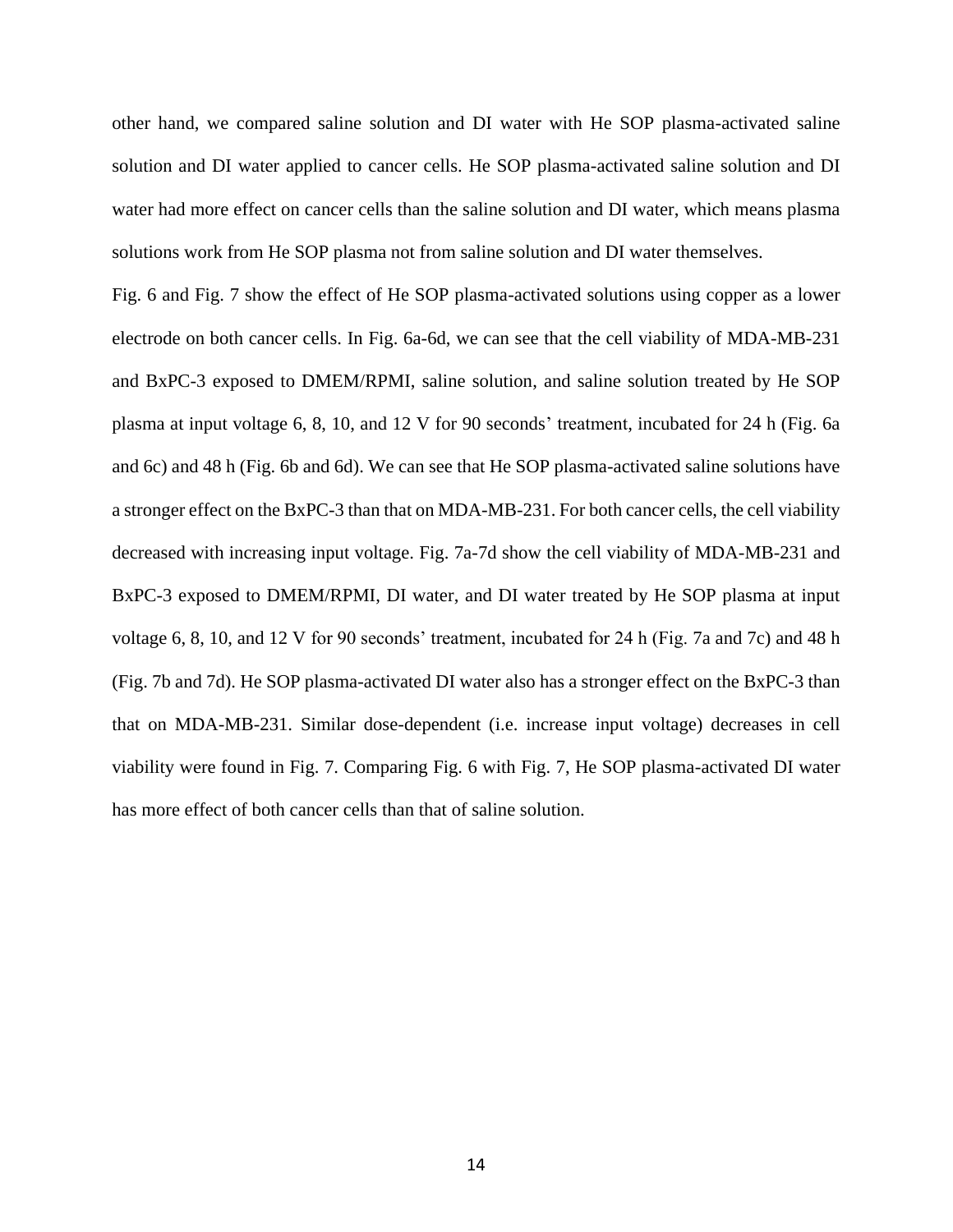

Figure 7. Cell viability of MDA-MB-231 and BxPC-3 treated by He SOP plasma-activated DI water using copper as lower electrode with input voltage 6, 8, 10, and 12V. 24 (a) and 48 (b) hours' cell viability of MDA-MB-231 cancer cells. 24 (c) and 48 (d) hours' cell viability of BxPC-3 cancer cells. The ratios of surviving cells for each cell line were calculated relative to controls (DMEM/RPMI). Student t-test was performed, and the statistical significance compared to cells present in DMEM/RPMI is indicated as  $p < 0.05$ ,  $\binom{1}{2}$  and  $\binom{1}{2}$  and  $\binom{n-3}{2}$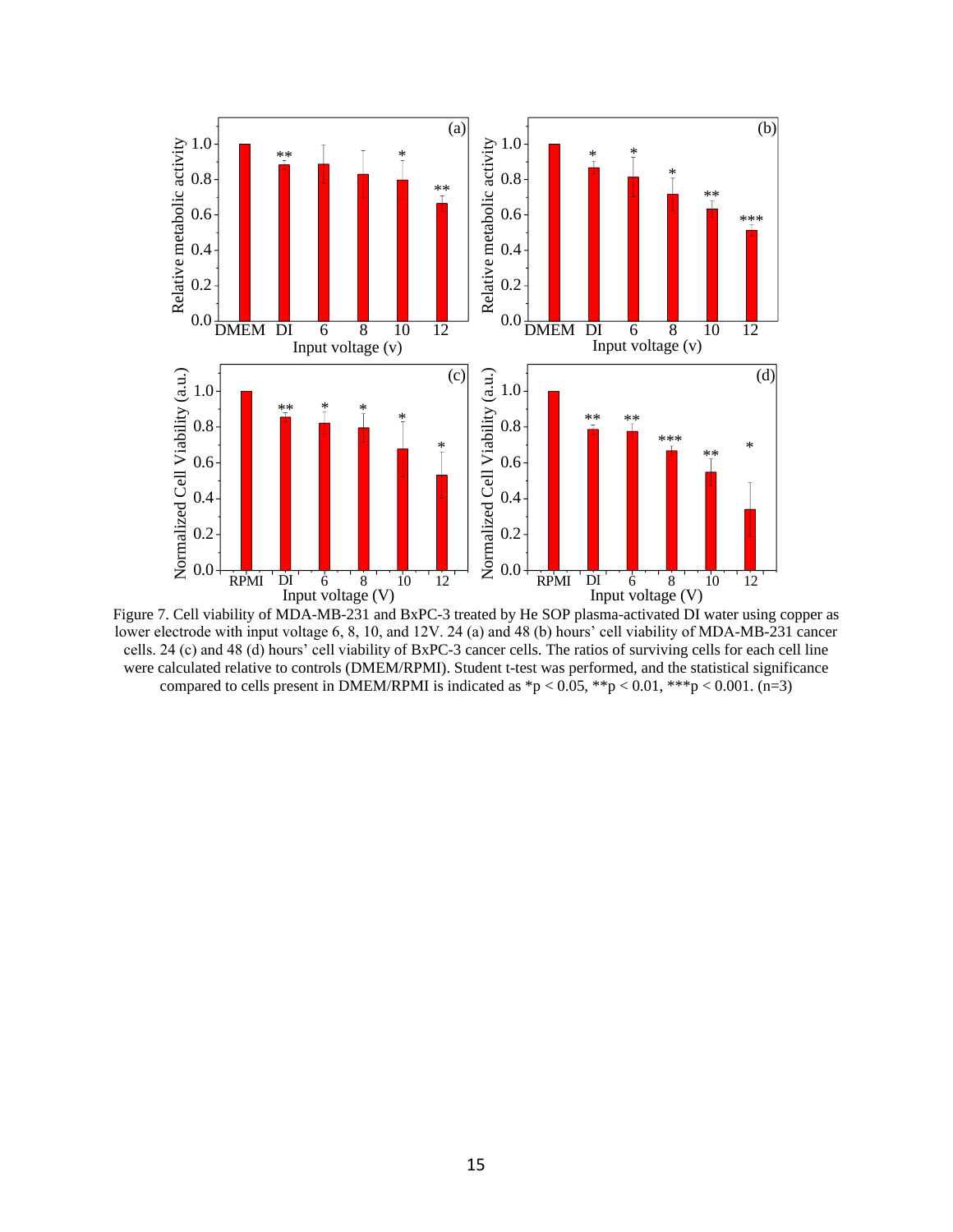

*3.5 Cell viability of He SOP plasma-activated saline solution and DI water using stainless steel* 

*as lower electrode*

Figure 8. Cell viability of MDA-MB-231 and BxPC-3 treated by He SOP plasma-activated saline solution using stainless steel as lower electrode with input voltage 6, 8, 10, and 12V. 24 (a) and 48 (b) hours' cell viability of MDA-MB-231 cancer cells. 24 (c) and 48 (d) hours' cell viability of BxPC-3 cancer cells. The ratios of surviving cells for each cell line were calculated relative to controls (DMEM/RPMI). Student t-test was performed, and the statistical significance compared to cells present in DMEM/RPMI is indicated as \*p < 0.05, \*\*p < 0.01, \*\*\*p <  $0.001.$  (n=3)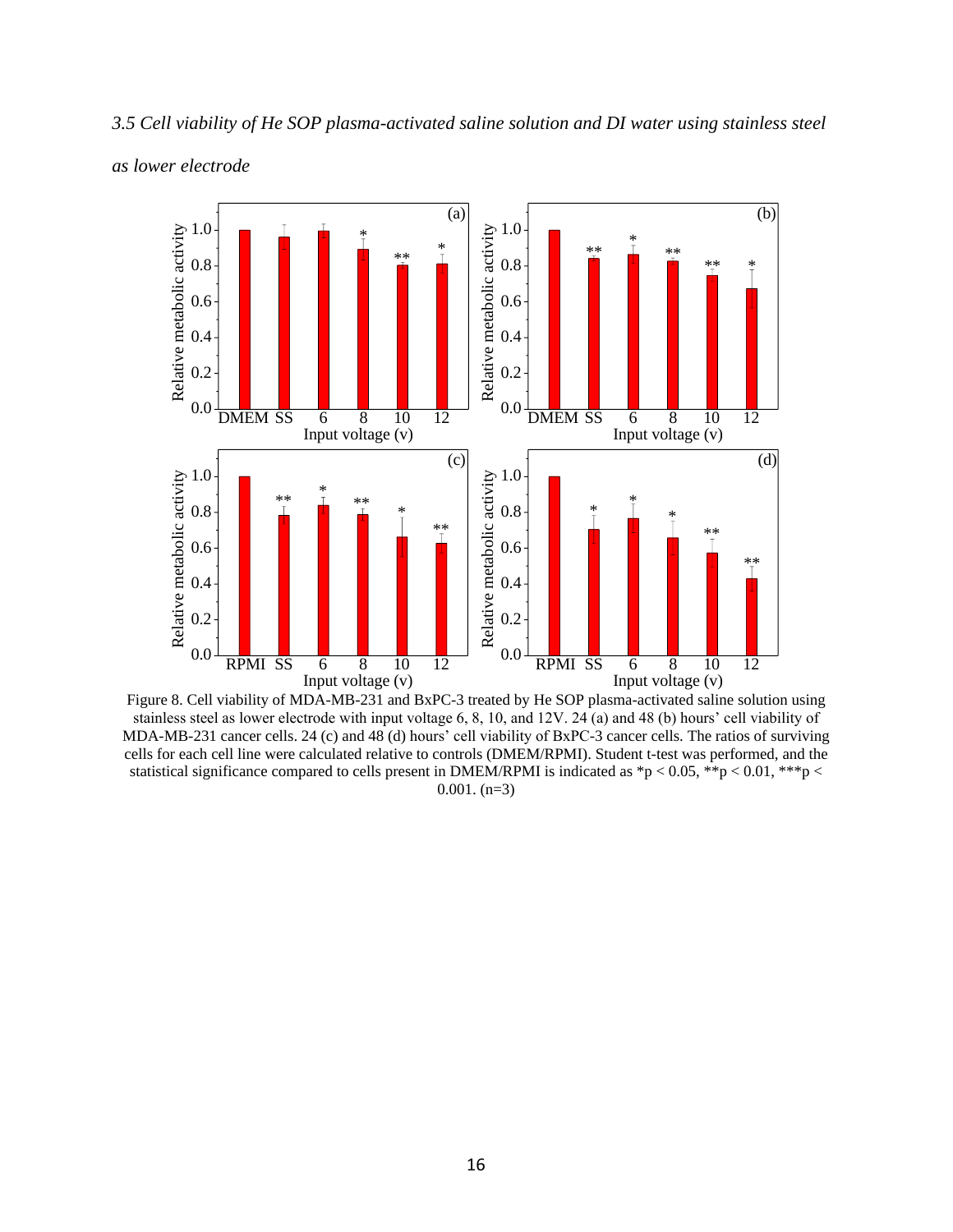

Figure 9. Cell viability of MDA-MB-231 and BxPC-3 treated by He SOP plasma-activated DI water using stainless steel as lower electrode with input voltage 6, 8, 10, and 12V. 24 (a) and 48 (b) hours' cell viability of MDA-MB-231 cancer cells. 24 (c) and 48 (d) hours' cell viability of BxPC-3 cancer cells. The ratios of surviving cells for each cell line were calculated relative to controls (DMEM/RPMI). Student t-test was performed, and the statistical significance compared to cells present in DMEM/RPMI is indicated as  $\frac{1}{2}p < 0.05$ ,  $\frac{1}{2}p < 0.01$ ,  $\frac{1}{2}p < 0.001$ . (n=3)

Fig. 8 and Fig. 9 show the effect of He SOP plasma-activated saline solution and DI water using stainless steel as a lower electrode on MDA-MB-231 and BxPC-3 cancer cells. In Fig. 8a-8d, the cell viability of MDA-MB-231 and BxPC-3 exposed to DMEM/RPMI, saline solution and He SOP plasma-activated saline solutions at input voltage 6, 8, 10, and 12 V for 90 seconds' treatment was shown, incubated for 24 h (Fig. 8a and 8c). For MDA-MB-231cancer cells, when incubated for 24 h, cell viability decreased first, then increased at input voltage 10 V. For BxPC-3 cancer cells, cell viability decreases with increasing input voltage, showing a dose-dependent effect. Fig. 9a-9d shows the 24 and 48 hours' cell viability of MDA-MB-231 and BxPC-3 exposed to DMEM/RPMI, DI water, and He SOP plasma-activated DI water at input voltage 6, 8, 10, and 12 V for 90 seconds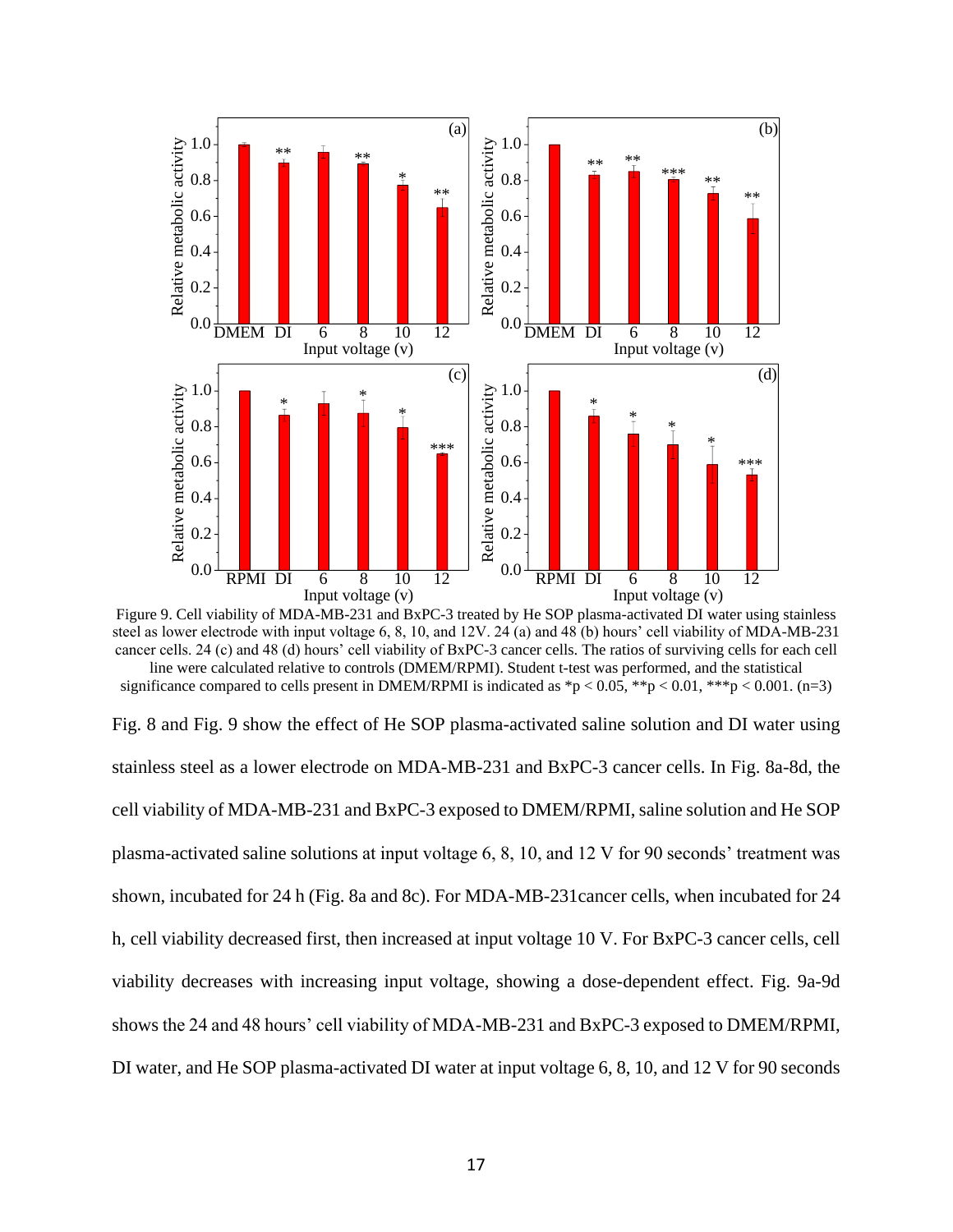duration. For both MDA-MB-231 and BxPC-3 cancer cells, cell viability decreases with increasing input voltage. Comparing Fig. 8 and Fig. 9, He SOP plasma-activated DI water has more effect on MDA-MB-231 cancer cells, while He SOP plasma-activated saline solution has more effect on BxPC-3 cancer cells. When comparing copper with stainless steel using as a lower electrode, we can see that He SOP plasma-activated solutions using copper as a lower electrode have more effect on both cancer cells than that of stainless steel.

## **4. Discussions**

Atmospheric pressure plasma discharge with self-organized pattern (SOP) is a growing research area, which attracts strong attention of experts in various fields to deeply explore the physical mechanisms behind the self-organization<sup>2,31</sup>. Apart from the fascinating phenomena, the effect of SOP on tumors is among the most important feature of this system. In this paper, we have studied the effect of He SOP plasma on the composition of liquid media at the three discharge modes (I, II, and III), as shown in Fig. 2. Apparently, discharge of modes I, II, and III leads to a large number of hardly predictable chemical reactions, and species generated in reactions can be applied to cancer therapy. Here, we consider He SOP plasma-activated saline solution and DI water because they have the potential to be utilized as oral medicines or to even be paired with other drugs or used as a standalone drug. On the other hand, blood is a body fluid that delivers necessary substances, which is composed of blood cells suspended in blood plasma. Blood plasma constitutes 55% of blood fluid that is mostly water (92% by volume). It is very difficult to directly treat blood by plasma due to its coagulation. Therefore, we can use the strategy of stimulating saline solution and DI water and injecting them into blood around the tumor.

Plasma contains the free radicals, reactive species, energies ions, ultraviolet (UV) radiation, and the transient electric fields inherent with plasma delivery<sup>32-34</sup>, which induce apoptosis in cancer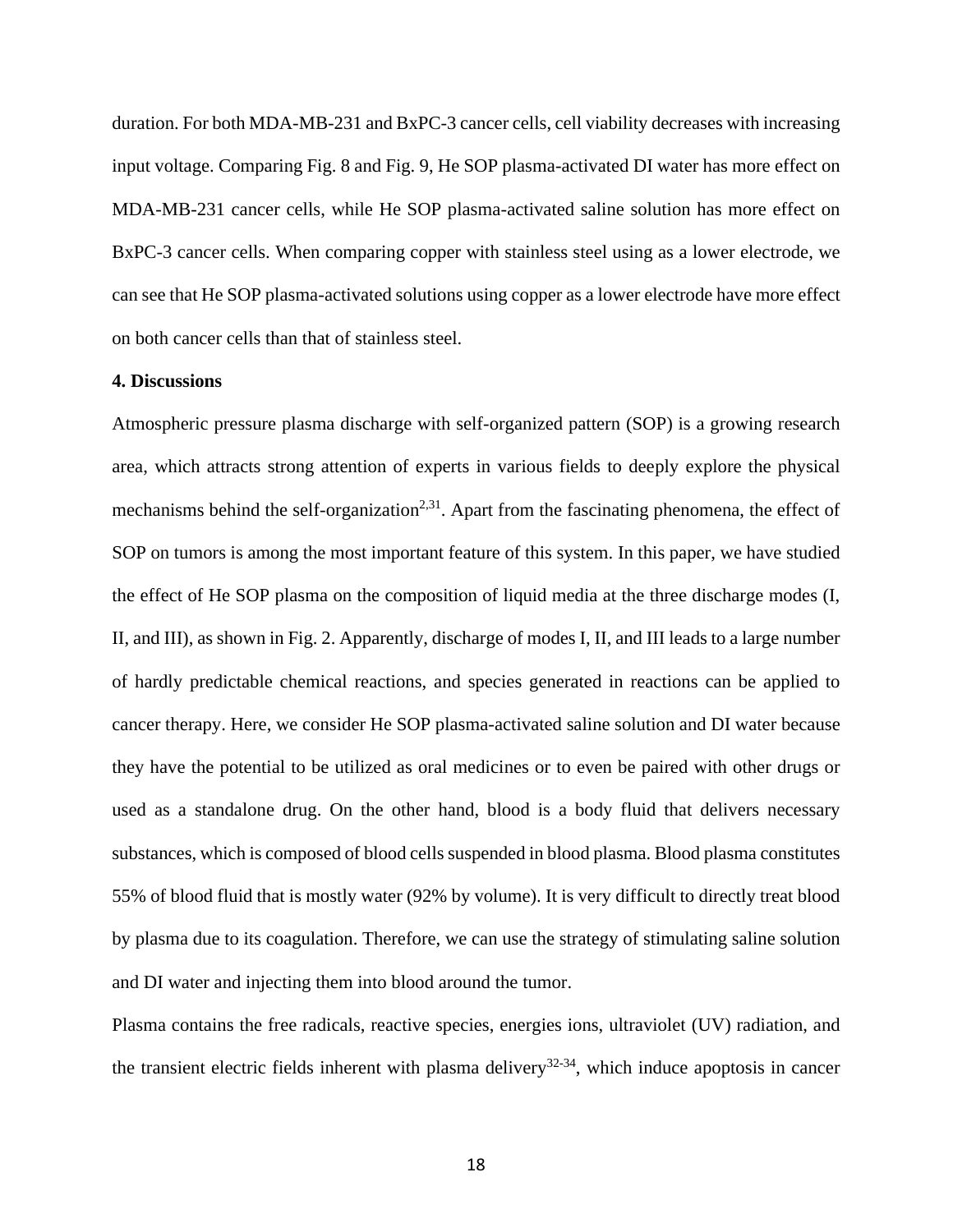cells without adverse effect on the normal cells when administrated at the comparable dosage provided<sup>35</sup>. It's well known that ROS can induce apoptosis and necrosis, whereas RNS induces damage to DNA resulting in cell death $36,37$ . UV radiation treats water to form ROS at a UV wavelength of 200-280 nm<sup>38</sup>. Therefore, it can be argued that UV photons are not the major He SOP plasma species inducing the production of ROS in solutions in our experimental setup (Fig. 3 and Fig. 4). Radicals and electrons generated during He SOP plasma formation can be either short-lived or long-lived. These radicals or electrons reach a solution and form many complex reactions, which result in the formation of other short- and long-lived radicals or species. Shortlived radicals or species include superoxide  $(O_2)$ , nitric oxide  $(NO)$ , atomic oxygen  $(O)$ , ozone (O<sub>3</sub>), hydroxyl radical (OH), singlet delta oxygen (SOD, O2( $^1\Delta g$ )), etc<sup>25,39,40</sup>. Short-lived radicals or species that react to form long-lived species include hydrogen peroxide  $(H_2O_2)$  and nitrite  $(NO<sub>2</sub>)<sup>39</sup>$ . H<sub>2</sub>O<sub>2</sub> and NO<sub>2</sub><sup>-</sup> concentration of He SOP plasma-activated saline solution and DI water were shown in Fig. 5. The concentration of  $H_2O_2$  and  $NO_2$ <sup>-</sup> in saline solution and DI water rises with input voltage. Analyzing cell viability, one can see that He SOP plasma-activated saline solution and DI water increases cancer cell killing efficiency (Fig. 6 – Fig. 9), in line with the linear increase in  $H_2O_2$  and  $NO_2^-$  concentration. On the other hand, there might be additional antitumor pathways related to  $H_2O_2$  and  $NO_2$ .  $H_2O_2$  and  $NO_2$  are believed to produce peroxynitrite  $(H_2O_2 + 2NO_2 - 2HONOO^*)$  that is known to be toxic to cancer cells<sup>37</sup>. In our experiment setup, we employed copper and stainless steel as a lower electrode. Thus, there should be a little amount of copper and iron ions in saline solution and DI water after He SOP plasma treatment. Metals ions act as catalysts in the oxidative deterioration of biological macromolecules, and therefore, the toxicities associated with these metals may be due at least in part to oxidative damage. Iron and copper ions exhibit the ability to produce ROS, resulting in lipid peroxidation, DNA damage, and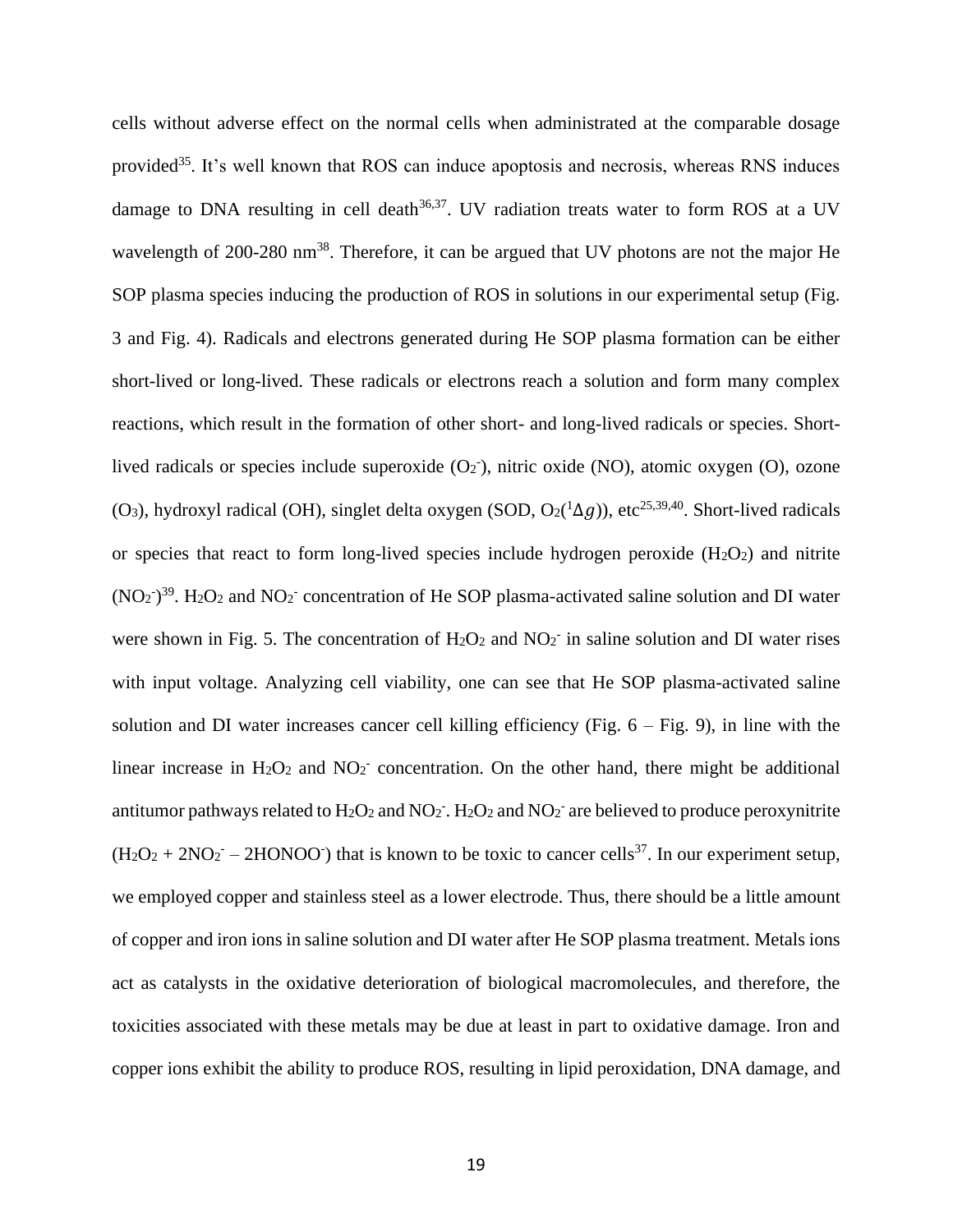etc<sup>41</sup>. Iron and copper enhance DNA breakage, although copper is more active than iron. This may be the reason for He SOP plasma using copper as lower electrode has more cancer cells killing efficiency than stainless steel.

### **5. Conclusions**

In this paper, we present new studies revealing the role and significant potential of He SOP plasma activating saline solution and DI water, capable of efficiently inhibiting the growth and proliferation of the breast cancer MDA-MB-231 and pancreatic cancer cells BxPC-3. Based on the voltage/flow rate characteristics and optical self-organized patterns between electrode and media surface, we have decided on the three quite different discharge modes and demonstrated that the activation under self-organized conditions plays a pivotal role in the synthesis of novel cancerinhibiting media. Moreover, we have demonstrated that the effect of solution conductivity on discharge modes that are capable of efficiently controlling the ROS and RNS concentrations in the therapeutical media. He SOP plasma using copper as a lower electrode has more cancer cells killing efficiency than stainless steel. Understanding the cancer impact of He SOP plasma discharge modes activating media will help the plasma efficacy in order to tailor them to the therapeutic applications' needs.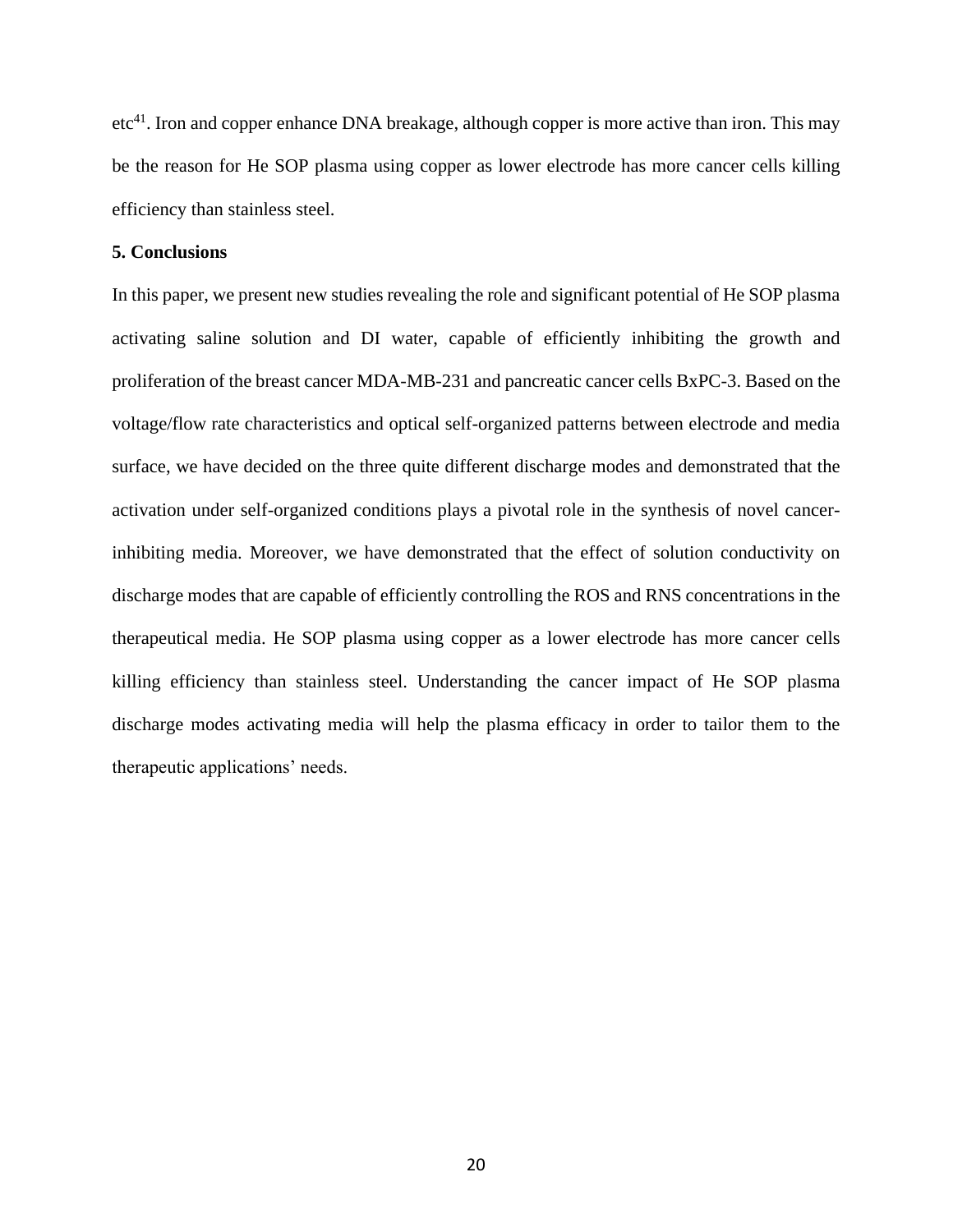# **References**

- 1 Trelles, J. P. Formation of self-organized anode patterns in arc discharge simulations. *Plasma Sources Science and Technology* **22**, 025017 (2013).
- 2 Trelles, J. P. Pattern formation and self-organization in plasmas interacting with surfaces. *Journal of Physics D: Applied Physics* **49**, 393002 (2016).
- 3 Chen, Z. & Wirz, R. E. Cold Atmospheric Plasma (CAP) Technology and Applications. *Synthesis Lectures on Mechanical Engineering* **6**, i-191 (2021).
- 4 Chen, Z., Xu, R.-G., Chen, P. & Wang, Q. Potential agricultural and biomedical applications of cold atmospheric plasma-activated liquids with self-organized patterns formed at the interface. *IEEE Transactions on Plasma Science* **48**, 3455-3471 (2020).
- 5 Wu, K. *et al.* Atmospheric pressure self-organized filaments in dielectric barrier discharge excited by a modulated sinusoidal voltage. *Physics of Plasmas* **27**, 082308 (2020).
- 6 Bieniek, M., Almeida, P. & Benilov, M. Self-consistent modeling of self-organized patterns of spots on anodes of DC glow discharges. *Plasma Sources Science and Technology* **27**, 05LT03 (2018).
- 7 Li, M. *et al.* Advances in plasma-assisted ignition and combustion for combustors of aerospace engines. *Aerospace Science and Technology*, 106952 (2021).
- 8 Chen, Z., Zhang, S., Levchenko, I., Beilis, I. & Keidar, M. In vitro Demonstration of Cancer Inhibiting Properties from Stratified Self-Organized Plasma-Liquid Interface. *Scientific Reports* **7**, 12163 (2017).
- 9 Richmonds, C. & Sankaran, R. M. Plasma-liquid electrochemistry: rapid synthesis of colloidal metal nanoparticles by microplasma reduction of aqueous cations. *Applied Physics Letters* **93**, 131501 (2008).
- 10 Chen, Z. *et al.* Selective treatment of pancreatic cancer cells by plasma-activated saline solutions. *IEEE Transactions on Radiation and Plasma Medical Sciences* **2**, 116-120 (2018).
- 11 Belmonte, T., Hamdan, A., Kosior, F., Noël, C. & Henrion, G. Interaction of discharges with electrode surfaces in dielectric liquids: application to nanoparticle synthesis. *Journal of Physics D: Applied Physics* **47**, 224016 (2014).
- 12 Chen, Z., Lin, L., Cheng, X., Gjika, E. & Keidar, M. Treatment of gastric cancer cells with nonthermal atmospheric plasma generated in water. *Biointerphases* **11**, 031010 (2016).
- 13 Chen, Z., Cheng, X., Lin, L. & Keidar, M. Cold atmospheric plasma discharged in water and its potential use in cancer therapy. *Journal of Physics D: Applied Physics* **50**, 015208 (2016).
- 14 Chen, Z., Lin, L., Cheng, X., Gjika, E. & Keidar, M. Cover Picture: Plasma Processes and Polymers 12∕2016. *Plasma Processes and Polymers* **13**, 1135-1135 (2016).
- 15 Keidar, M. Plasma for cancer treatment. *Plasma Sources Science and Technology* **24**, 033001 (2015).
- 16 Jahandideh, A., Amini, M., Porbagher, H. & Amini, M. Evaluating the effect of cold plasma on the healing of gingival wound. *Journal of Diabetes & Metabolic Disorders*, 1-5 (2021).
- 17 Laroussi, M. Cold plasma in medicine and healthcare: The new frontier in low temperature plasma applications. *Frontiers in Physics* **8**, 74 (2020).
- 18 Ruivo, M. A. *et al.* Changes in enamel after bleaching pre-treatment with non-thermal atmospheric plasma. *Clinical Plasma Medicine* **19**, 100106 (2020).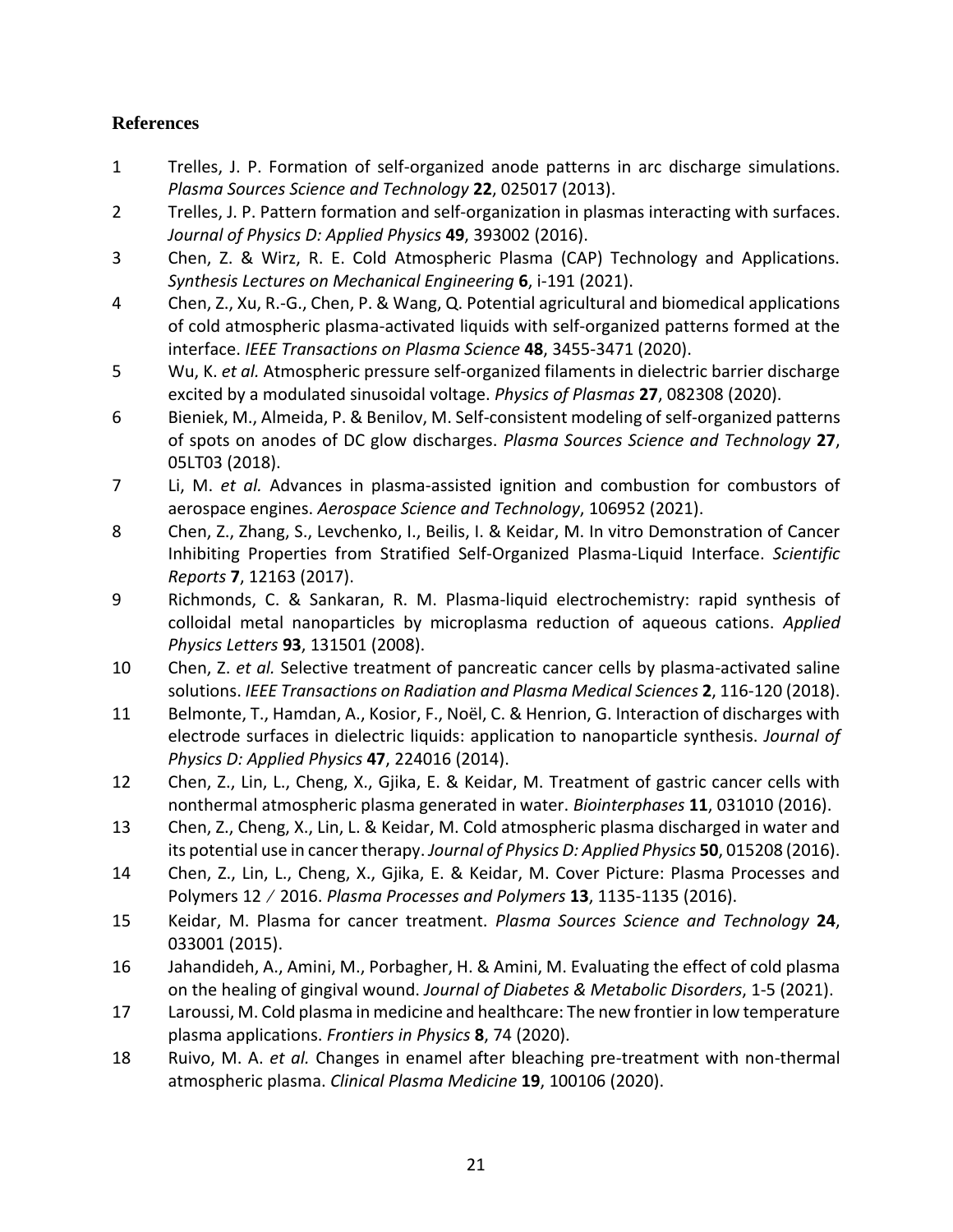- 19 Chen, Z., Garcia Jr, G., Arumugaswami, V. & Wirz, R. E. Cold atmospheric plasma for SARS-CoV-2 inactivation. *Physics of Fluids* **32**, 111702 (2020).
- 20 Zheng, H., Chen, P. & Chen, Z. Cold-atmospheric-plasma–induced skin wrinkle. *EPL (Europhysics Letters)* **133**, 15001 (2021).
- 21 Chen, G. *et al.* Portable air-fed cold atmospheric plasma device for postsurgical cancer treatment. *Science advances* **7**, eabg5686 (2021).
- 22 Chen, G. *et al.* Transdermal cold atmospheric plasma-mediated immune checkpoint blockade therapy. *Proceedings of the National Academy of Sciences* **117**, 3687-3692 (2020).
- 23 Chen, Z. & Wirz, R. Cold atmospheric plasma for COVID-19. doi:10.20944/preprints202004.0126.v1 (2020).
- 24 Hou, Y. *et al.* Effect of cold plasma on blueberry juice quality. *Food chemistry* **290**, 79-86 (2019).
- 25 Chen, Z. *et al.* A Novel Micro Cold Atmospheric Plasma Device for Glioblastoma Both In Vitro and In Vivo. *Cancers* **9**, 61 (2017).
- 26 Pearse, R. W. B. & Gaydon, A. G. *Identification of molecular spectra*. (Chapman and Hall, 1976).
- 27 Walsh, J. L. & Kong, M. G. Contrasting characteristics of linear-field and cross-field atmospheric plasma jets. *Applied Physics Letters* **93**, 111501 (2008).
- 28 Chen, W. *et al.* Treatment of enterococcus faecalis bacteria by a helium atmospheric cold plasma brush with oxygen addition. *Journal of Applied Physics* **112**, 013304 (2012).
- 29 Wende, K. *et al.* Identification of the biologically active liquid chemistry induced by a nonthermal atmospheric pressure plasma jet. *Biointerphases* **10**, 029518 (2015).
- 30 Helz, G. R. & Kosak-Channing, L. Dechlorination of wastewater and cooling water. *Environmental science & technology* **18**, 48A-55A (1984).
- 31 Trelles, J. P. Finite element methods for arc discharge simulation. *Plasma Processes and Polymers* **14** (2017).
- 32 Yadav, D. K. *et al.* Cold atmospheric plasma generated reactive species aided inhibitory effects on human melanoma cells: an in vitro and in silico study. *Scientific reports* **10**, 1- 15 (2020).
- 33 Zhang, H. *et al.* Plasma-activated thermosensitive biogel as an exogenous ROS carrier for post-surgical treatment of cancer. *Biomaterials* **276**, 121057 (2021).
- 34 Chen, Z., Obenchain, R. & Wirz, R. E. Tiny cold atmospheric plasma jet for biomedical applications. *Processes* **9**, 249 (2021).
- 35 Li, W. *et al.* Cold atmospheric plasma and iron oxide-based magnetic nanoparticles for synergetic lung cancer therapy. *Free Radical Biology and Medicine* **130**, 71-81 (2019).
- 36 Boehm, D., Heslin, C., Cullen, P. J. & Bourke, P. Cytotoxic and mutagenic potential of solutions exposed to cold atmospheric plasma. *Scientific reports* **6**, 21464 (2016).
- 37 Kim, S. J. & Chung, T. Cold atmospheric plasma jet-generated RONS and their selective effects on normal and carcinoma cells. *Scientific reports* **6**, 20332 (2016).
- 38 Beltran, F. J., Ovejero, G., Garcia-Araya, J. F. & Rivas, J. Oxidation of polynuclear aromatic hydrocarbons in water. 2. UV radiation and ozonation in the presence of UV radiation. *Industrial & engineering chemistry research* **34**, 1607-1615 (1995).